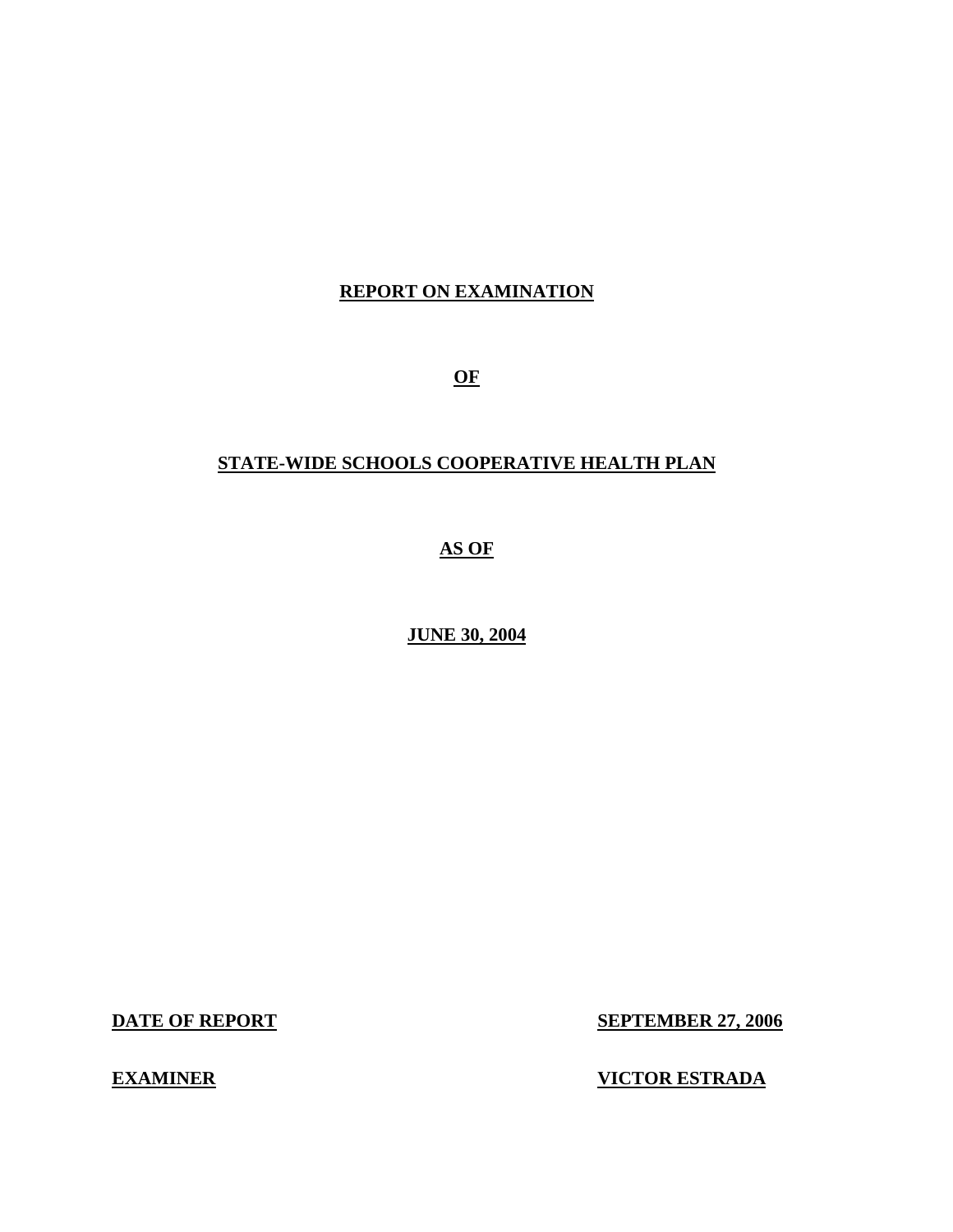# **TABLE OF CONTENTS**

# **ITEM NO.**

# **PAGE NO.**

| 1. | Scope of examination                                                         | $\overline{2}$ |
|----|------------------------------------------------------------------------------|----------------|
| 2. | Description of Plan                                                          | 3              |
|    | A. Management<br>B. Territory and plan of operation<br>C. Stop-loss coverage | 4<br>6<br>7    |
| 3. | <b>Financial statements</b>                                                  | 8              |
|    | A. Balance sheet<br>B. Statement of revenue, expenses and net worth          | 8<br>9         |
| 4. | Claims payable                                                               | 10             |
| 5. | Market conduct                                                               | 12             |
|    | A. Claims processing<br><b>B.</b> Utilization review                         | 12<br>18       |
| 6. | Compliance with prior report on examination                                  | 20             |
| 7. | Summary of comments and recommendations                                      | 21             |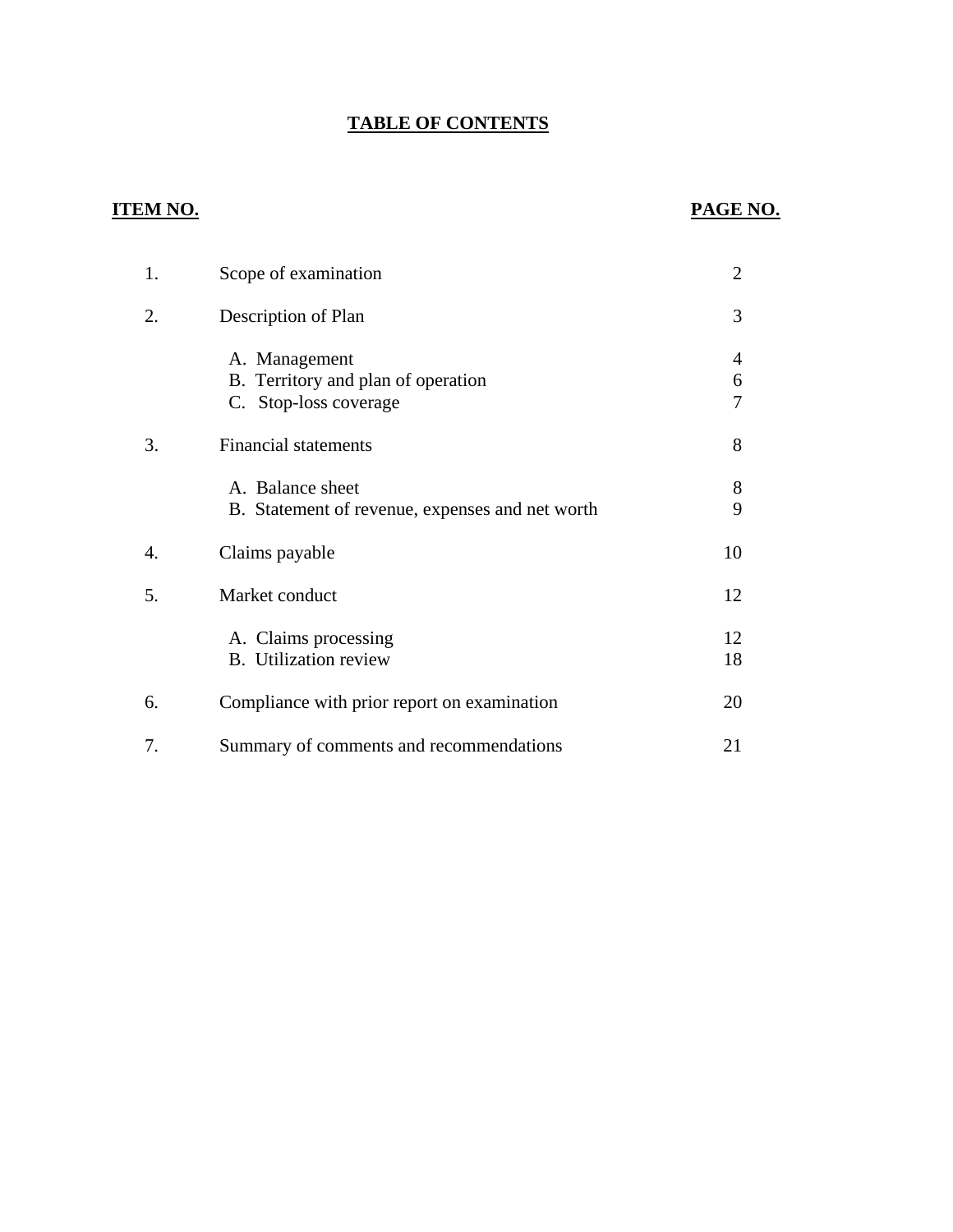

**25 BEAVER STREET** STATE OF NEW YORK INSURANCE DEPARTMENT NEW YORK, NEW YORK 10004

Governor George E. Pataki Howard Mills and The Control of the Control of the Control of the Control of the Control of the Control of the Control of the Control of the Control of the Control of the Control of the Control of the Cont

Superintendent

September 27, 2006

Honorable Howard Mills Superintendent of Insurance Albany, New York 12257

Sir:

Pursuant to the requirements of the New York Insurance Law, and acting in compliance with the instructions contained in Appointment Number 22362, dated May 3, 2005, attached hereto, I have made an examination into the condition and affairs of State-Wide Schools Cooperative Health Plan ("the Plan"), a municipal cooperative health benefit plan certified under the provisions of Article 47 of the New York Insurance Law, as of June 30, 2004, and submit the following report thereon.

The examination was conducted at the offices of Wright Risk Management Company ("WRM"), the administrator of the Plan. The main office of WRM is located at 333 Earle Ovington Boulevard, Uniondale, New York. Additional financial and administrative functions were also conducted at WRM's Albany, New York office, located at 24 Aviation Road.

Wherever the terms "SWSCHP" or "the Plan" appear herein, without qualification, they should be understood to indicate State-Wide Schools Cooperative Health Plan.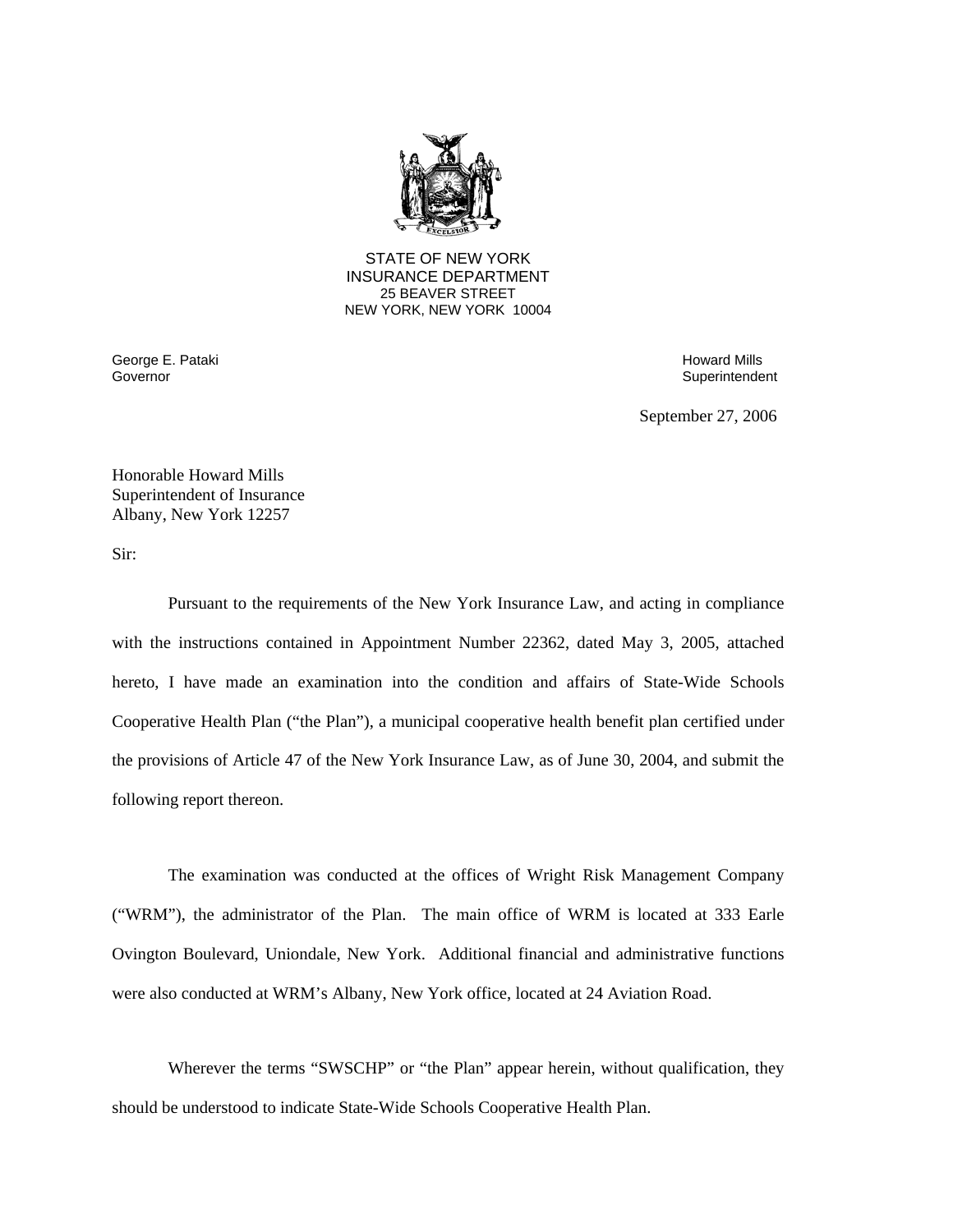#### 1. **SCOPE OF EXAMINATION**

<span id="page-3-0"></span>A report on organization as of March 31, 2003 was issued July 2003. This examination covered the period from April 1, 2003 through June 30, 2004. Where deemed appropriate by the examiner, transactions occurring subsequent to June 30, 2004 were also reviewed. The Plan's fiscal year is July 1st to June 30th.

The examination comprised a verification of assets and liabilities as of June 30, 2004, in accordance with Statutory Accounting Principles ("SAP"), as adopted by the Department, a review of income and disbursements deemed necessary to accomplish such verification, and utilized, to the extent considered appropriate, work performed by the Plan's independent certified public accountants. A review or audit was also made of the following items as called for in the *Examiners' Handbook of the National Association of Insurance Commissioners ("NAIC")*:

> History of the Plan Management and controls Corporate records Fidelity bonds and other insurance Territory and plan of operation Growth of the Plan Business in force Reinsurance Accounts and records Financial statements Market conduct activities

This report on examination is confined to financial statements and comments on those matters which involve departures from laws, regulations or rules, or which are deemed to require explanation or description.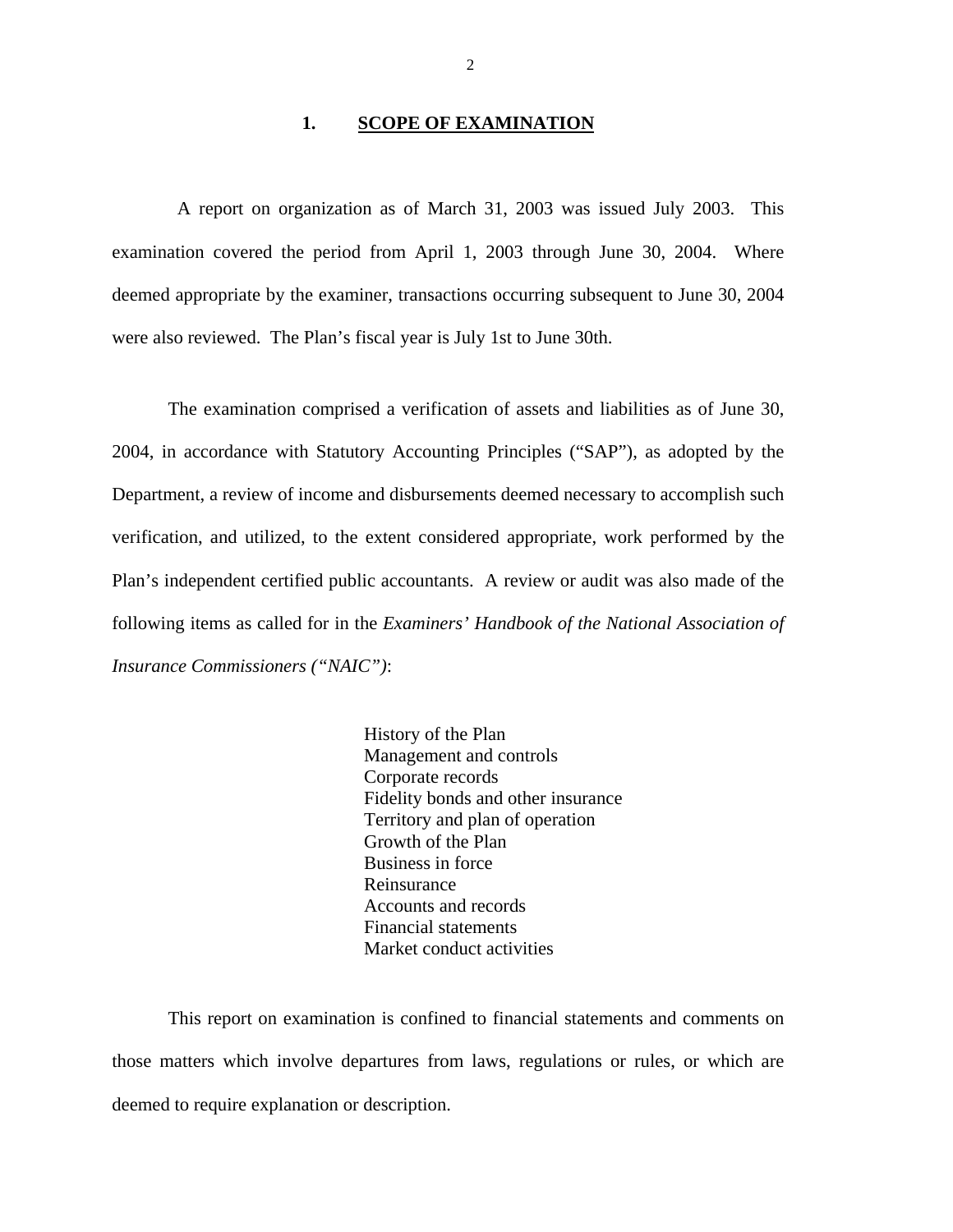#### **2. DESCRIPTION OF PLAN**

<span id="page-4-0"></span>The Plan is a multi-employer self-funded health benefits program operated exclusively for the benefit of the employees/retirees and their dependents of member City School Districts ("CSD") and Union Free School Districts ("UFSD"). The Plan has been in existence since 1986 and is composed of twenty-three separate school districts. It was issued a Certificate of Authority on October 1, 2003 by this Department, pursuant to the provisions of Article 47 of the New York Insurance Law, to operate as a municipal cooperative health benefit plan in accordance with its approved Cooperation Agreement in the State of New York, including the county of Westchester, where it originated as the Southern Westchester Schools Cooperative Health Plan.

The Plan participants as of the examination date were as follows:

 Irvington UFSD Bronxville UFSD Mt. Pleasant Central Schools Byram Hills CSD Mt. Pleasant Cottage School Dobbs Ferry UFSD Mount Vernon CSD Eastchester UFSD Edgemont UFSD Portchester-Rye UFSD Greenburgh #11 UFSD Rye City School District Greenburgh Central Schools #7 Rye Neck UFSD Harrison CSD Tarrytown UFSD Hastings-on-Hudson UFSD Tuckahoe UFSD Hawthorne-Cedar Knolls UFSD White Plains CSD

Pelham UFSD Ardsley UFSD Mt. Pleasant-Blythdale UFSD

3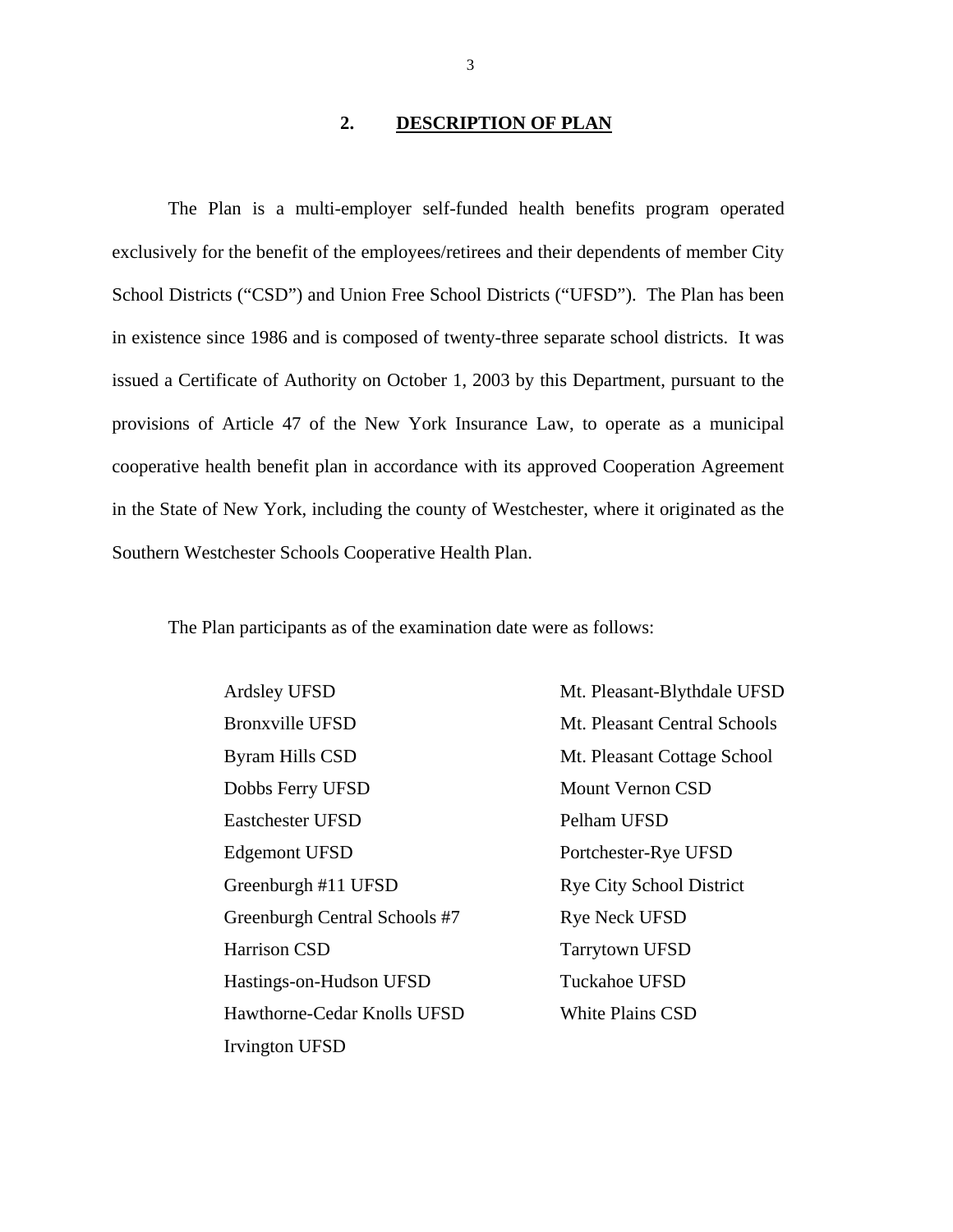As of June 30, 2004, the Plan had the following service agreements in place:

- 1) Wright Risk Management Company Plan management and administrative services;
- 2) Empire HealthChoice Assurance Inc. claims processing and related functions, including utilization review, in regard to hospital and medical claims;
- 3) Medco Health Solutions prescription drug claims processing;
- 4) Milliman Consultants actuarial services and rate making.

#### A. Management

Pursuant to its Municipal Cooperation Agreement, the management of the Plan is vested in a Board of Governors. The Municipal Cooperation Agreement of the Plan specifies that the Board of Governors shall select from among them, an Executive Committee consisting of a minimum of seven Governors.

As of the examination date, the Executive Committee was comprised of the following seven members:

Dr. Kimberly Bucci Hawthorne, NY

Dr. Norman Freimark Yonkers, NY

Josephine Moffett Bronx, NY

James Reese Holmes, NY

## Name and Residence Principal Business Affiliation

 Assistant Superintendent-Business, Rye Neck UFSD

Superintendent, Mount Pleasant Cottage School

Superintendent, Greenburgh Central Schools # 7

 Assistant Superintendent-Business, Irvington UFSD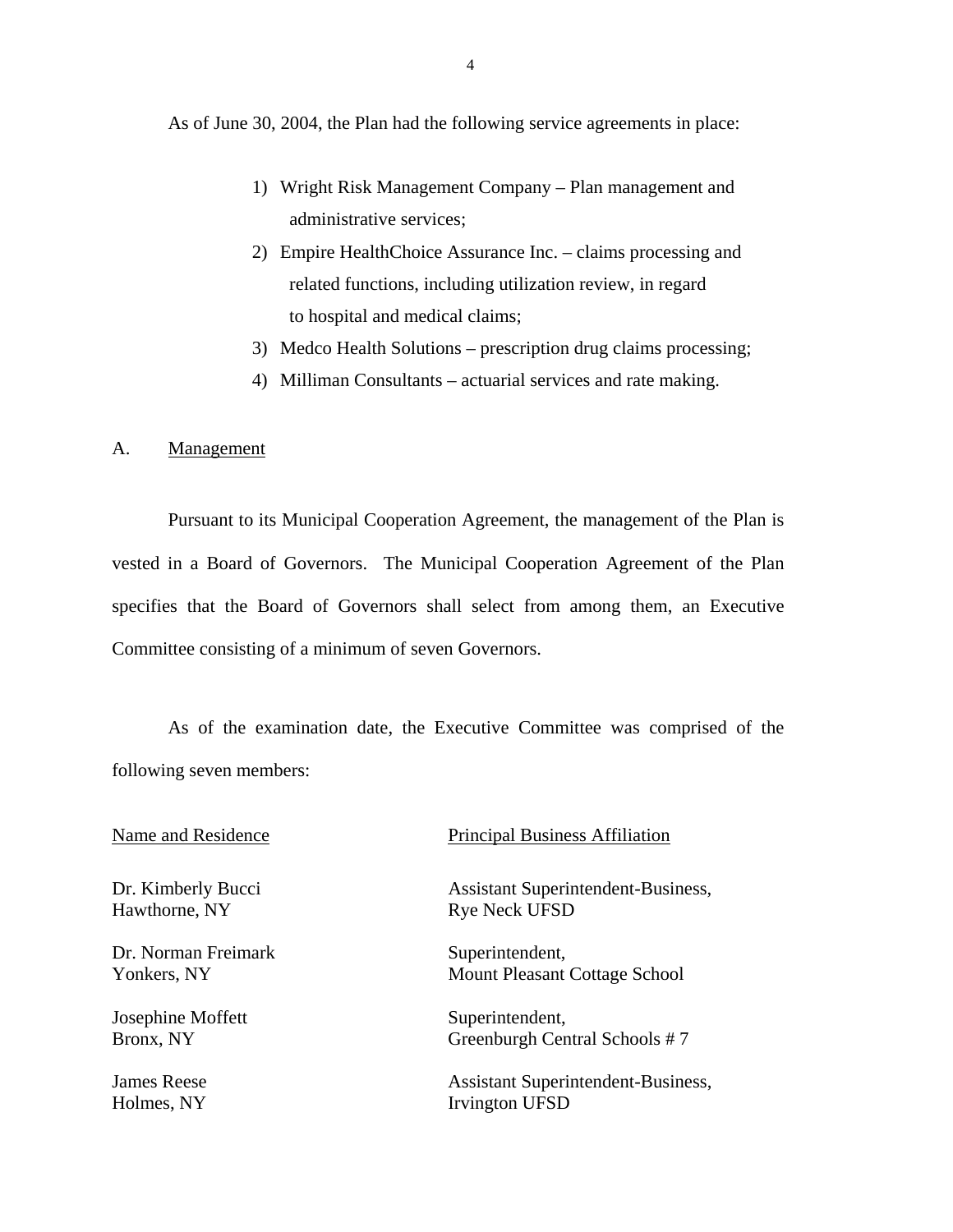Terrence Schruers Greenwich, CT

Dr. Edward Shine Easton, CT

Dr. Robert Siebert Briarcliff Manor, NY

#### Name and Residence Principal Business Affiliation

 White Plains CSD Assistant Superintendent-Business,

> Superintendent, Rye CSD

Superintendent, Eastchester UFSD

A review of the minutes of the Executive Committee meetings conducted during the examination period indicated that the meetings were generally well attended. However, Josephine Moffett attended less than fifty percent (50%) of the meetings she was eligible to attend.

Members of the Executive Committee have a fiduciary responsibility and must evince an ongoing interest in the affairs of the Plan. It is essential that Executive Committee members attend meetings consistently and set forth their views on relevant matters so that appropriate policy decisions may be reached. Executive Committee members, who fail to attend at least fifty percent (50%) of the Committee's meetings, unless appropriately excused, do not fulfill such criteria. Executive Committee members who are unable or unwilling to attend meetings consistently should resign or be replaced.

It is recommended that the Board of Governors take corrective action by developing a policy to evaluate whether Executive Committee members who are unable or unwilling to attend meetings consistently should resign or be replaced. Furthermore, in selecting prospective members of the Executive Committee, a key criterion should be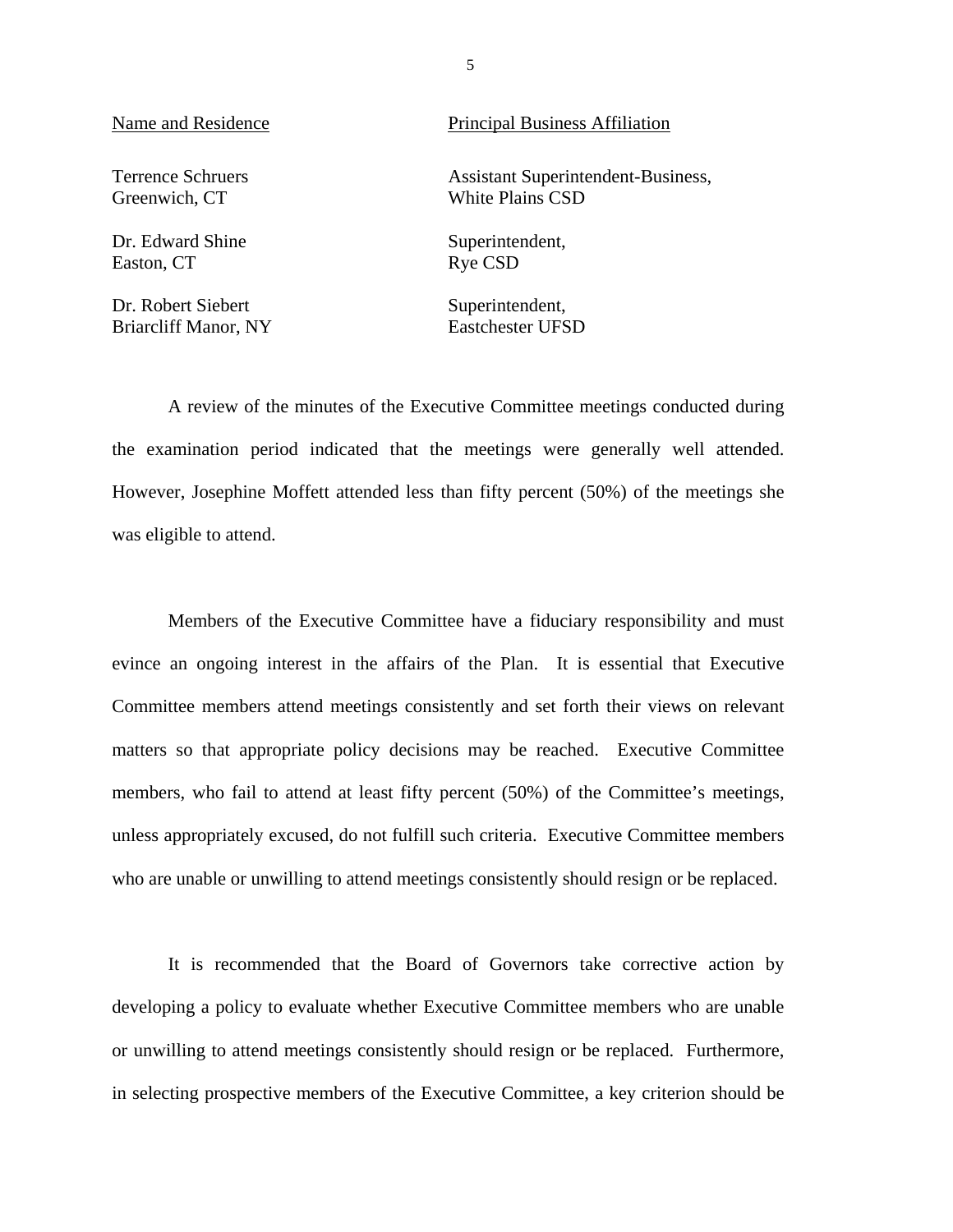their willingness and commitment to attend meetings and participate in the Committee's responsibility to oversee the operations of the Plan.

The principal officers of the Plan as of June 30, 2004, were as follows:

| Name               | Title                          |
|--------------------|--------------------------------|
| Dr. Robert Siebert | President                      |
| Dr. Edward Shine   | Vice President                 |
| <b>James Reese</b> | <b>Chief Financial Officer</b> |

The Plan has a Conflict of Interest policy in place for members of its board. The policy requires that each board member annually complete a questionnaire regarding activities or interests that might impair or have the appearance of impairing independence of judgment. The examiners reviewed the declarations for the examination period and no issues were noted.

In accordance with the requirements of Section  $4703(b)(2)$  of the New York Insurance Law, the Plan maintains adequate fidelity bond coverage for its Chief Financial Officer.

#### B. Territory and Plan of Operation

As of June 30, 2004, the Plan's Certificate of Authority, authorized by §4704 of the New York Insurance Law, allowed it to operate the business of a municipal cooperative health benefit plan in the State of New York, including the county of Westchester.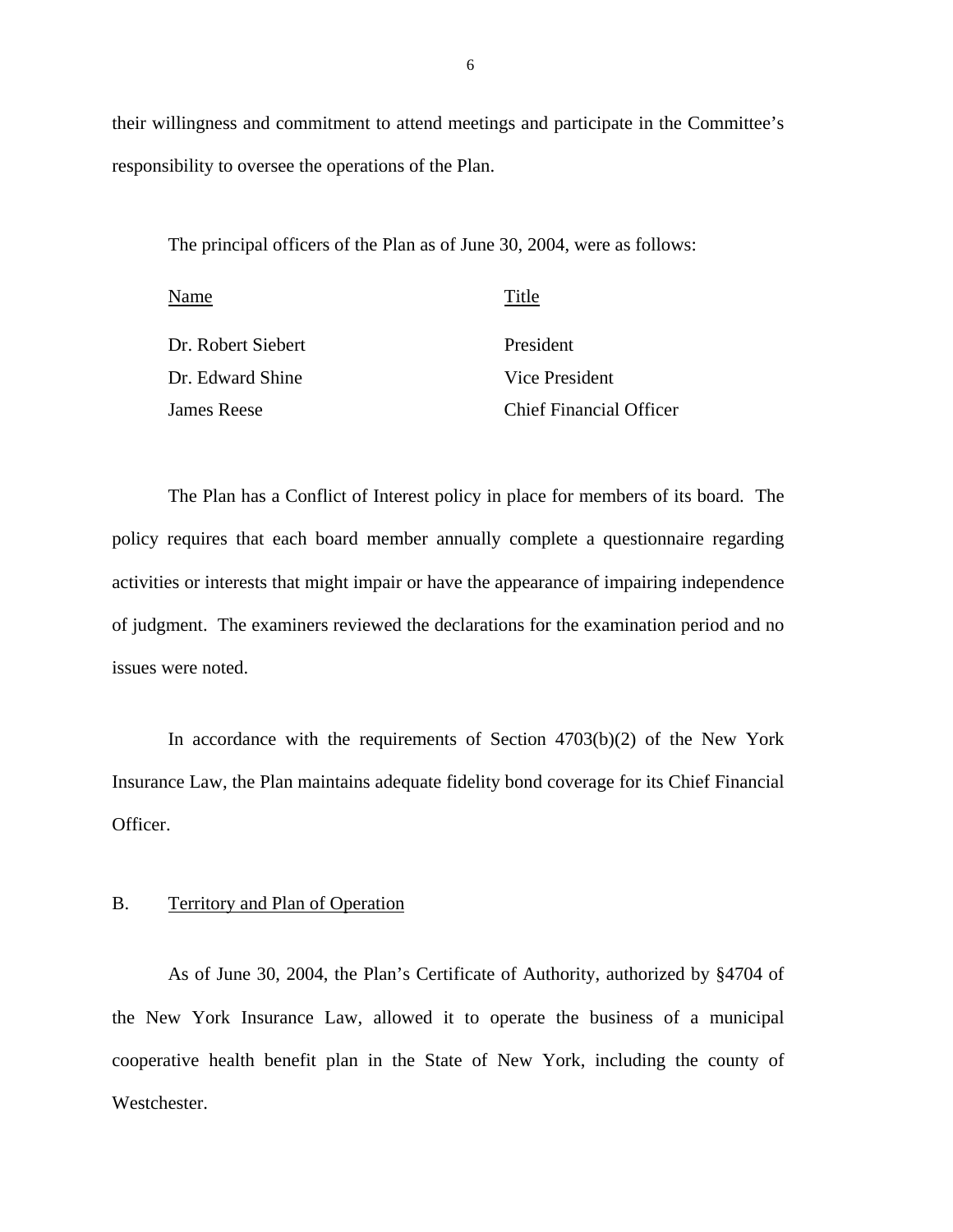<span id="page-8-0"></span>The Plan's enrollment consisted of 10,194 members at June 30, 2004, which represented an approximate twenty percent (20%) increase from the prior year-end when the enrollment level was 8,435 members. This increase in enrollment was primarily due to the addition of the Mount Vernon City School District in January 2004.

# C. Stop-Loss Coverage

In accordance with the requirements of Sections  $4707(a)(1)$  and (2) of the New York Insurance Law, the Plan had stop-loss coverage in effect from Highmark Life Insurance Company of New York, as of the examination date. The contract was renewed subsequent to the examination date, on July 1, 2004.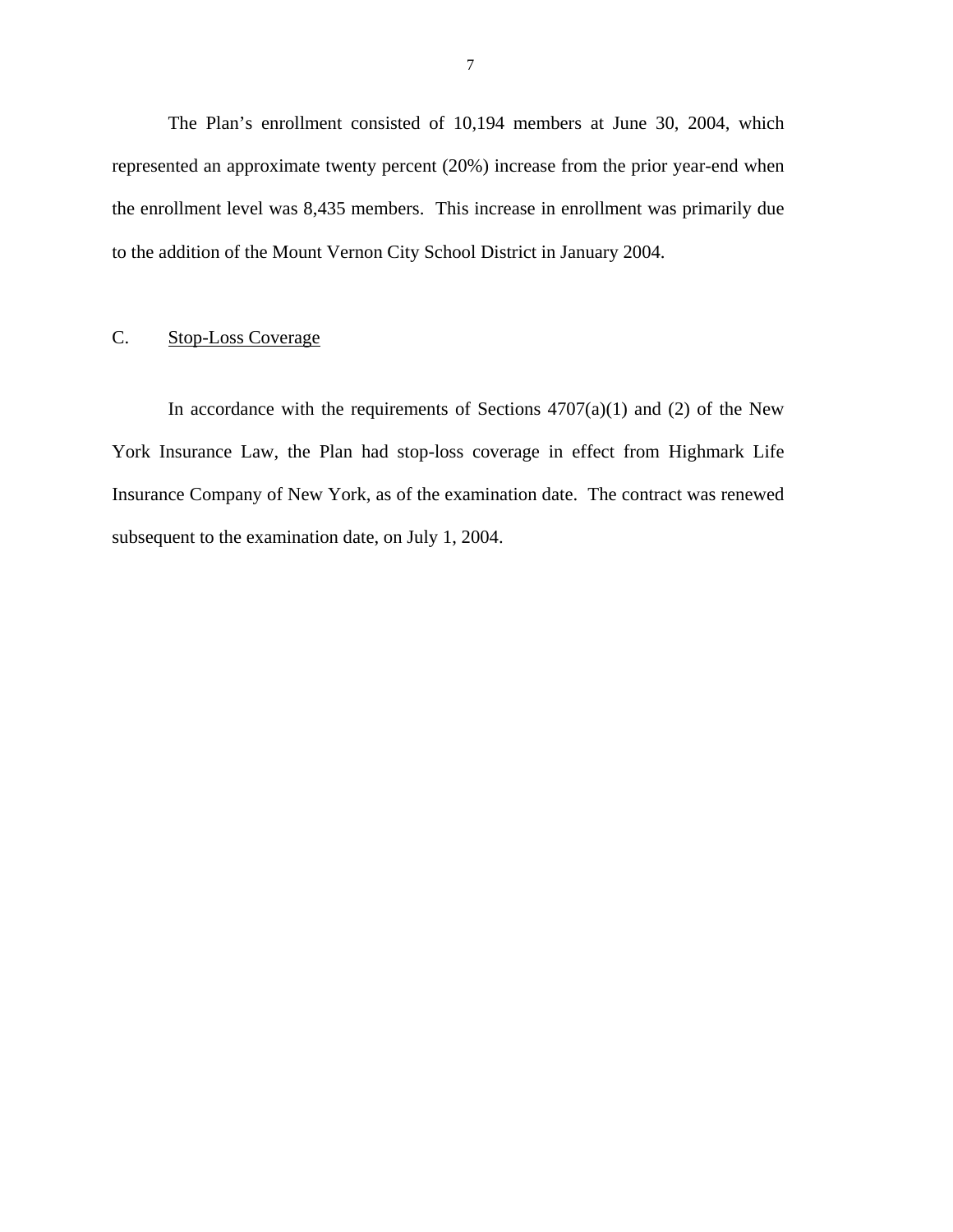#### **3. FINANCIAL STATEMENTS**

# A. Balance Sheet

The following shows the assets, liabilities and net worth as determined by this examination as of June 30, 2004. This statement is the same as the balance sheet filed by the Plan in its annual statement as of June 30, 2004:

| Assets                                                                                                                        | Examination                                                        | Plan                                                               |
|-------------------------------------------------------------------------------------------------------------------------------|--------------------------------------------------------------------|--------------------------------------------------------------------|
| Cash<br>Premiums receivable                                                                                                   | \$29,096,258<br>175,036                                            | \$29,096,258<br>175,036                                            |
| Aggregate write-ins:<br>claim credits<br><b>Total assets</b>                                                                  | 1,100,000<br>\$30,371,294                                          | 1,100,000<br>\$30,371,294                                          |
| Liabilities                                                                                                                   |                                                                    |                                                                    |
| Accounts payable<br>Claims payable<br><b>Additional reserve</b><br>Aggregate write-ins:<br>escrow<br><b>Total liabilities</b> | \$1,558,306<br>8,083,000<br>2,869,105<br>2,082,977<br>\$14,593,388 | \$1,558,306<br>8,083,000<br>2,869,105<br>2,082,977<br>\$14,593,388 |
| Net Worth                                                                                                                     |                                                                    |                                                                    |
| Contingency reserves<br>Retained earnings (fund balance)<br>Total net worth                                                   | \$3,582,473<br>12, 195, 433<br>15,777,906                          | \$3,582,473<br>12, 195, 433<br>15,777,906                          |
| Total liabilities and net worth                                                                                               | <u>\$30,371,294</u>                                                | \$30,371,294                                                       |

 Note: The Internal Revenue Service has not conducted any audits of the income tax returns filed on behalf of the Plan through tax year 2004. Recognizing that the Plan is a municipal cooperative health benefit plan which falls under IRC Section 115(1), which exempts the Plan from federal income tax, the examiner is unaware of any potential exposure of the Plan to any tax assessments and no liability has been established herein relative to such contingency.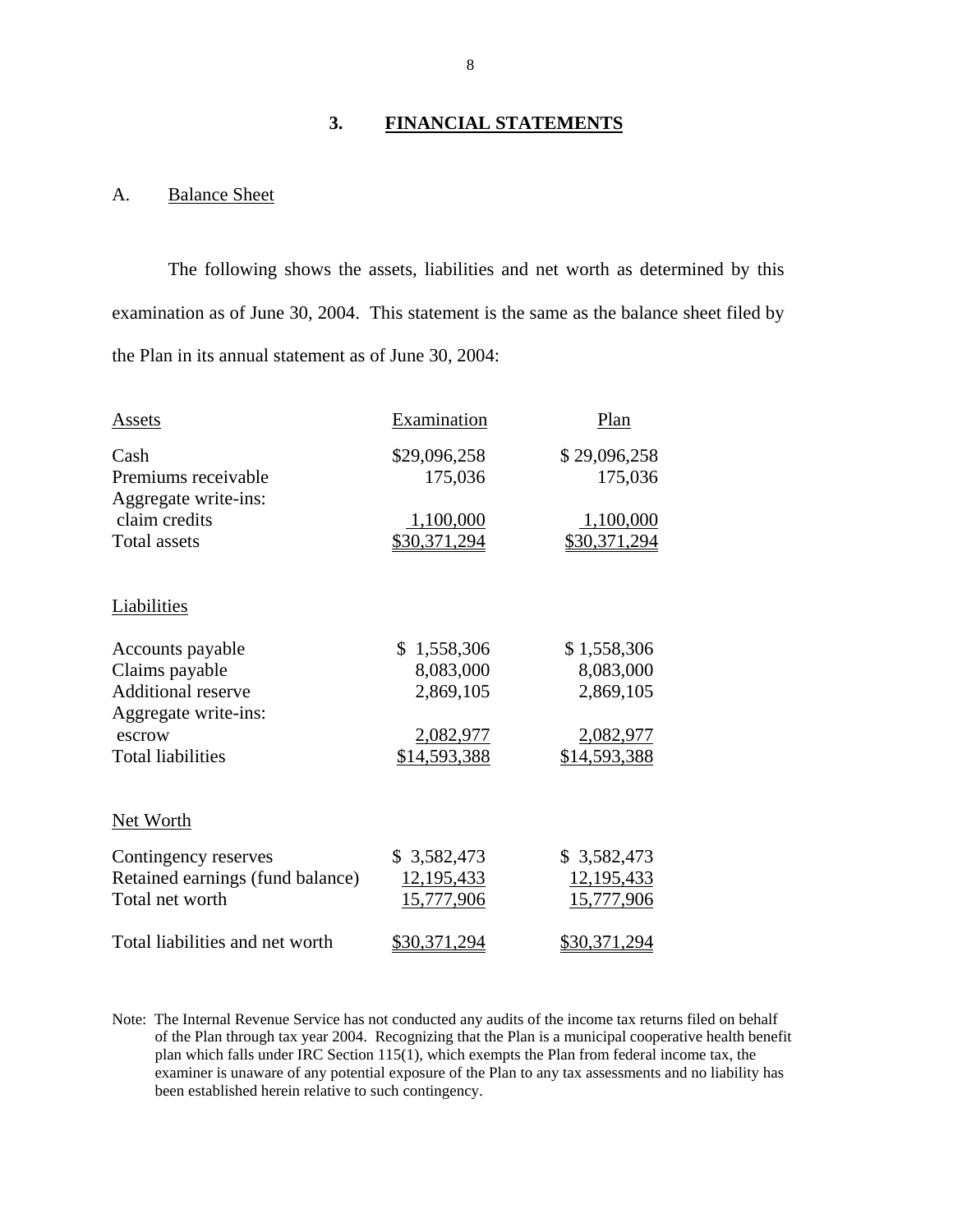# B. Statement of Revenue, Expenses and Net Worth

A report on organization was conducted as of March 31, 2003. This examination covered the period from April 1, 2003 through June 30, 2004. Net worth increased by \$12,441,825 during the examination period, April 1, 2003 through June 30, 2004, detailed as follows:

#### Revenue

| Premiums                                                                        | \$86,194,301                        |                        |              |
|---------------------------------------------------------------------------------|-------------------------------------|------------------------|--------------|
| Net investment income                                                           | 271,046                             |                        |              |
| Total revenue                                                                   |                                     | \$86,465,347           |              |
| <b>Expenses</b>                                                                 |                                     |                        |              |
| Total medical and hospital expenses<br>Administration expenses                  | 71,886,583<br>7,073,218             |                        |              |
| Total expenses                                                                  |                                     | <u>78,959,801</u>      |              |
| Net Income                                                                      |                                     | \$7,505,546            |              |
| <b>Changes in Net Worth</b>                                                     |                                     |                        |              |
| Net worth per report on organization<br>as of March 31, 2003                    |                                     |                        | \$3,336,081  |
|                                                                                 | Gains in<br>Net Worth               | Losses in<br>Net Worth |              |
| Net income<br>Decrease in health claims payable<br>Changes in retained earnings | \$7,505,546<br>692,683<br>4,243,596 |                        |              |
| Net increase in net worth                                                       |                                     |                        | \$12,441,825 |
| Net worth per report on<br>examination as of June 30, 2004                      |                                     |                        | \$15,777,906 |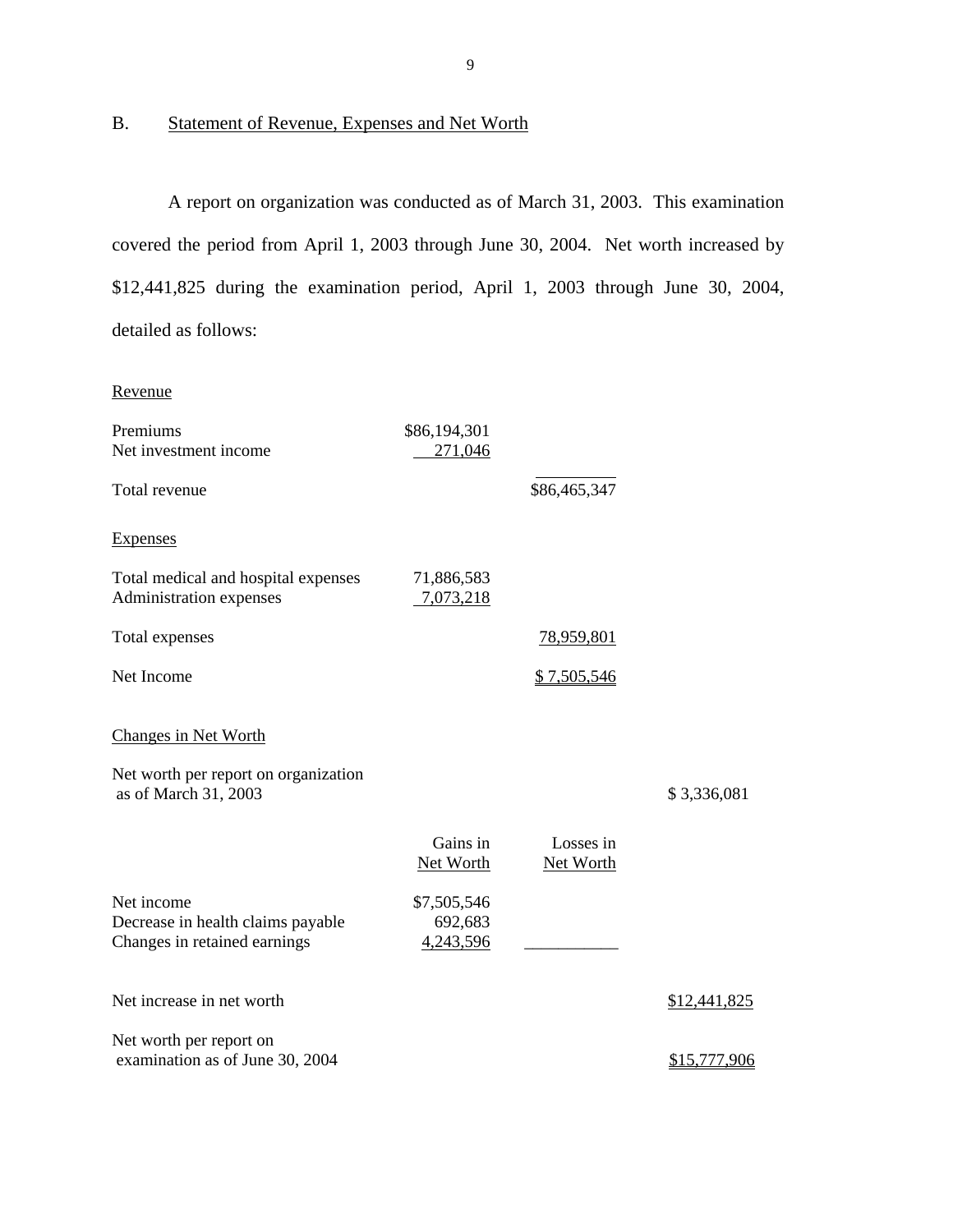## **4. CLAIMS PAYABLE**

<span id="page-11-0"></span>The reserves reported under this caption are required to be established pursuant to §4706(a)(1) of the New York Insurance Law, which states:

> "(a) Notwithstanding any provision of law, the governing board of a municipal cooperative health benefit plan shall establish a reserve fund, and the plan's chief fiscal officer shall cause to be paid into the reserve fund the amounts necessary to satisfy all contractual obligations and liabilities of the plan, including:

> (1) a reserve for payment of claims and expenses thereon reported but not yet paid, and claims and expenses thereon incurred but not yet reported which shall not be less than an amount equal to twenty-five percent of expected incurred claims and expenses thereon for the current plan year, unless a qualified actuary has demonstrated to the superintendent's satisfaction that a lesser amount will be adequate."

The liability established by the Plan as of the examination date was below the above-mentioned twenty-five percent (25%) reserve requirement. In June 2003, the Plan requested, and was granted permission by this Department, to reduce its reserves for claims and related expenses to 17% (\$8,083,000 claims payable and a \$2,869,105 additional reserve, which are reflected in the balance sheet contained herein as liabilities) of the current year's expected incurred claims and expenses.

In February 2004, the Plan reached a settlement of two million dollars (\$2,000,000) with its third party administrator ("TPA") for hospital and medical claims, Empire HealthChoice Assurance, Inc. ("Empire"), an accident and health insurer licensed under the provisions of Article 42 of the New York Insurance Law. The Plan's settlement with Empire was deemed restitution for claims payment issues, in regard to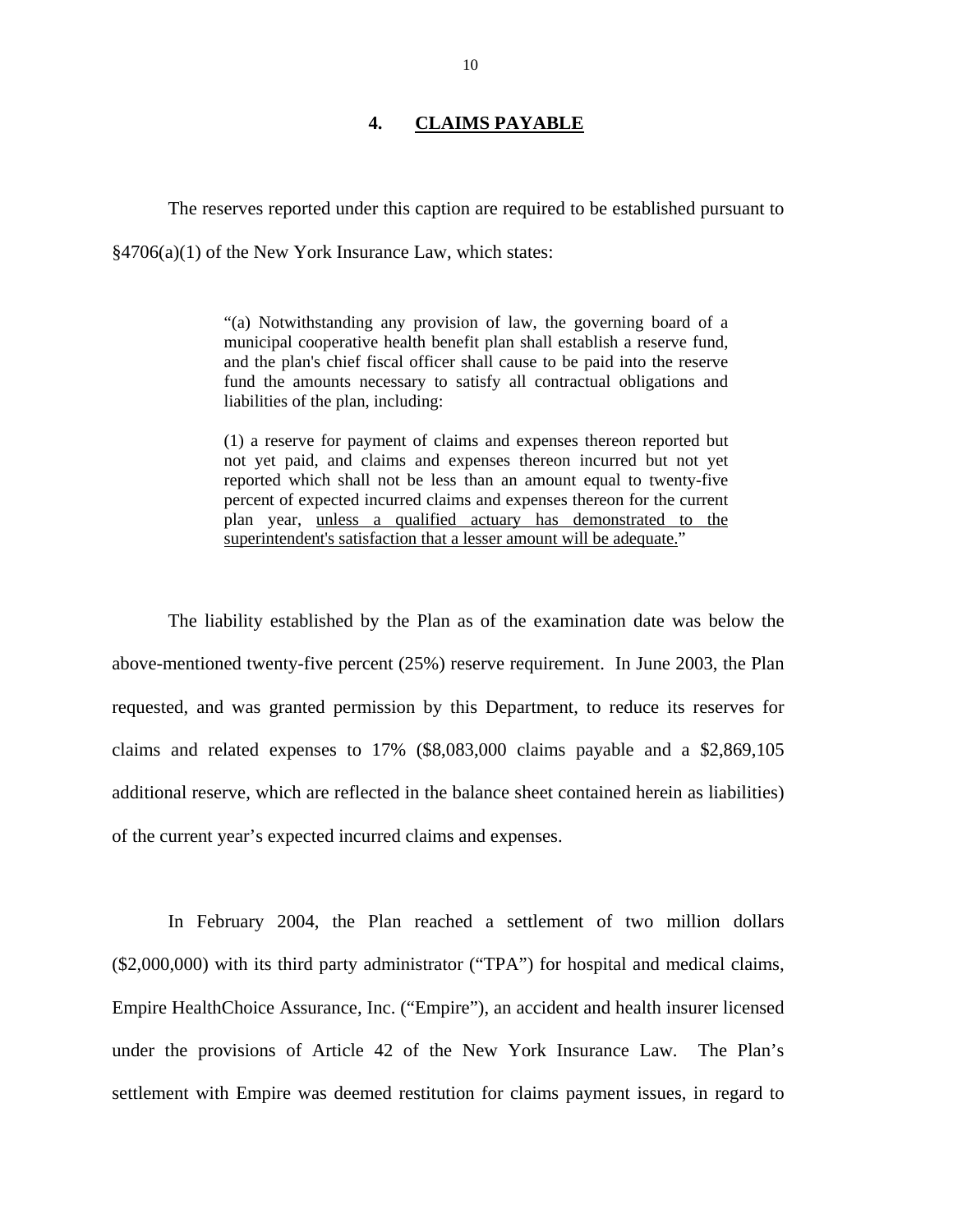assertions by the Plan that Empire failed to properly administer SWSCHP's claims. The settlement reached applied to all claims as of November 1, 2003.

The settlement resulted in Empire crediting the Plan with five hundred thousand dollars (\$500,000) on its bill for the month of March 2004; subsequent credits of one hundred thousand dollars (\$100,000) were made on each of the next fifteen (15) monthly bills, ending June 2005. The two million dollar (\$2,000,000) settlement was deemed complete financial resolution for all claims payment issues and errors relating to the Plan's claims incurred as of November 1, 2003. The examiner was able to substantiate amounts credited to the Plan.

It was noted that the Plan did not reflect the \$2 million claim "adjustment" in its "lag tables" containing historical claims payment information. However, its actuary (Milliman Consultants) was made aware of these amounts and the transaction was noted in the notes to its financial statements.

In addition to the above observation, the examiner determined that the Plan failed to report a liability pertaining to its prescription drug expense in its filed annual statement as of June 30, 2004. While the amount is deemed immaterial for the purposes of this report, such liability should be reported in the financial statements filed with this Department in accordance with the requirements of Statement of Statutory Accounting Principles (SSAP) No. 55 (Unpaid Claims, Losses, and Loss Adjustment Expenses) and §4706(a)(1) of the New York Insurance Law.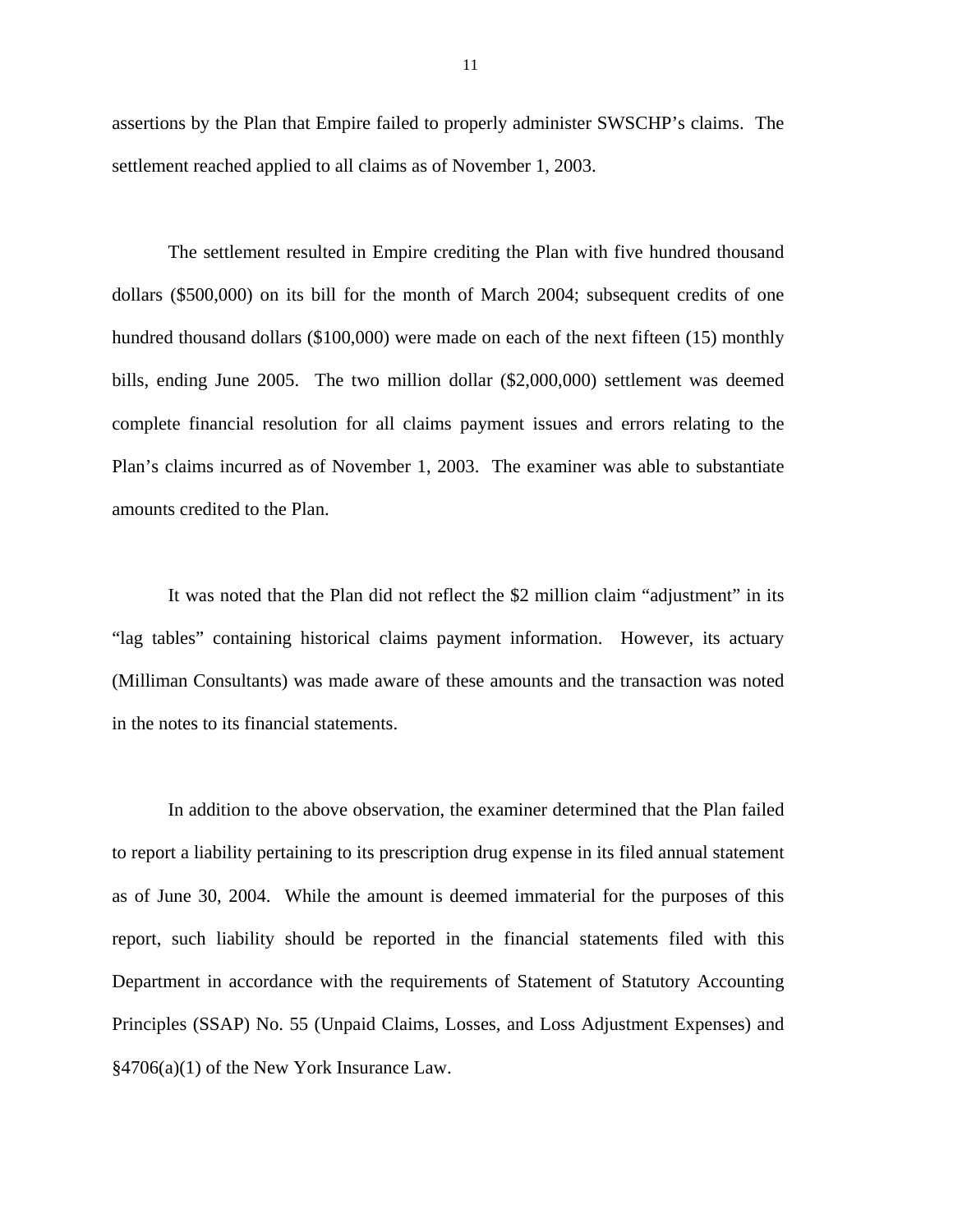<span id="page-13-0"></span>It is recommended that the Plan record and report all of its claims liabilities in its financial statements filed with this Department in accordance with the requirements of Statement of Statutory Accounting Principles (SSAP) No. 55 and §4706(a)(1) of the New York Insurance Law.

#### **5. MARKET CONDUCT**

In the course of this examination, a review was made of the manner in which the Plan conducts its business practices and fulfills its contractual obligations to policyholders and claimants. The review was general in nature and is not to be construed to encompass the more precise scope of a market conduct examination.

The review was directed at the practices of the Plan in the following major areas:

- A. Claims processing
- B. Utilization review

The following are the examiner's findings:

#### A. Claims Processing

The examination included a review of the Plan's claims settlement practices and oversight of the claims adjudication process by Plan management. As noted above, Empire HealthChoice Assurance, Inc. ("Empire"), an accident and health insurer licensed under the provisions of Article 42 of the New York Insurance Law, is the Plan's third party administrator ("TPA") of hospital and medical claims. As such, Empire is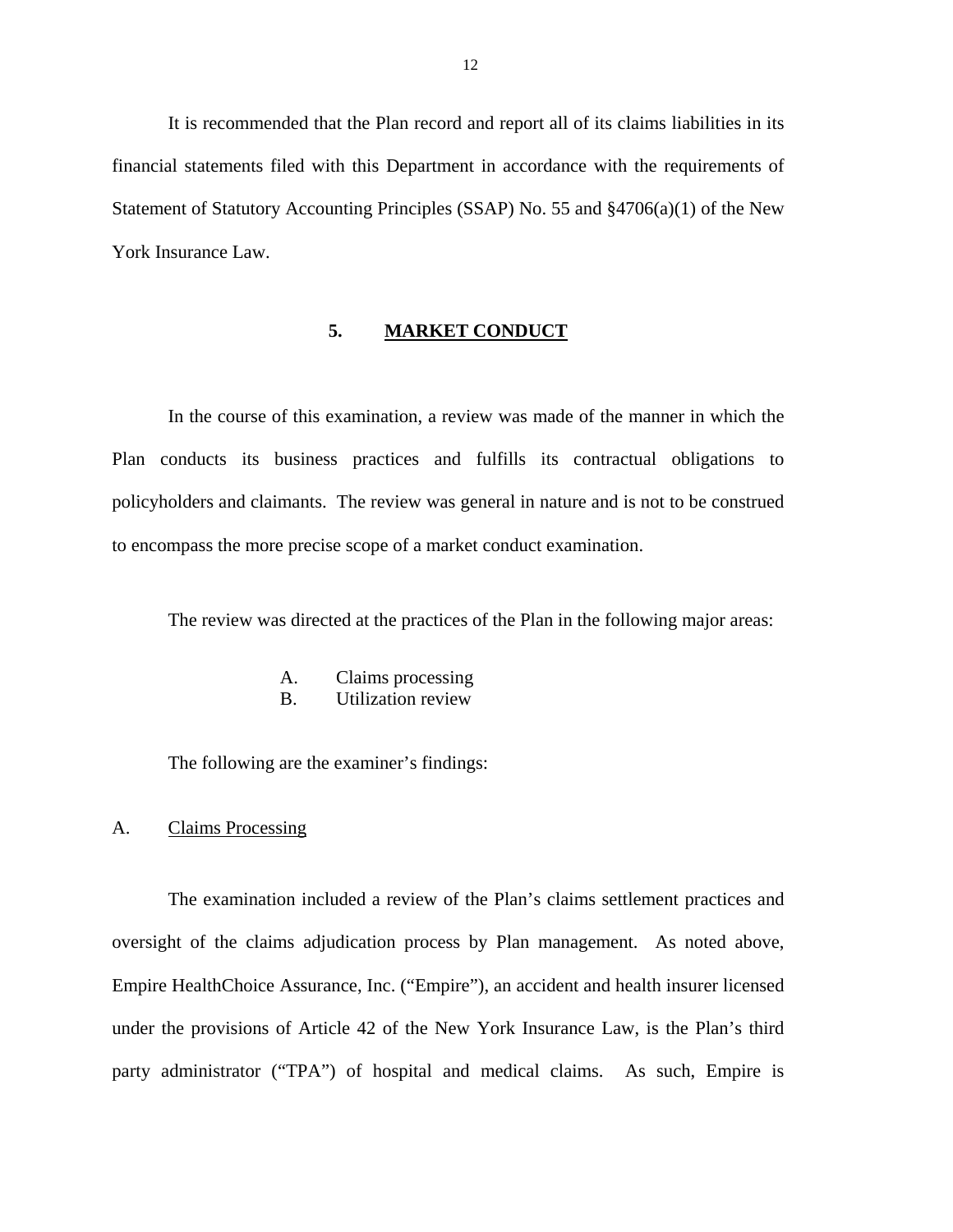responsible for most aspects of claims settlement, including utilization review and the issuance of explanation of benefits statements. Certain recommendations to Plan management, included herein under the Claims Processing section, resulted from Empire's failure to process claims in full compliance with the Plan's offered benefits and applicable statutes. Therefore, these recommendations included herein also apply to Empire in its role as TPA, and as an entity regulated by this Department.

The Plan's management demonstrated thorough oversight of the claims processing activities. Since the management of the Plan retains the ultimate responsibility for compliance with the applicable provisions of the New York Insurance Law and related Regulations, its management must remain diligent in its oversight of the claims settlement function.

A review of Empire's claims practices and procedures was performed by using a statistical sample covering claims adjudicated during the period of July 1, 2003 through June 30, 2004, in order to evaluate the overall accuracy and compliance environment of its claims processing.

The claim populations for the Plan were divided into Medical and Hospital claim segments, respectively. The sample size for each segment was comprised of 167 randomly selected unique claim transactions. Thus, in total, three hundred and thirty-four (334) claims were selected for this review.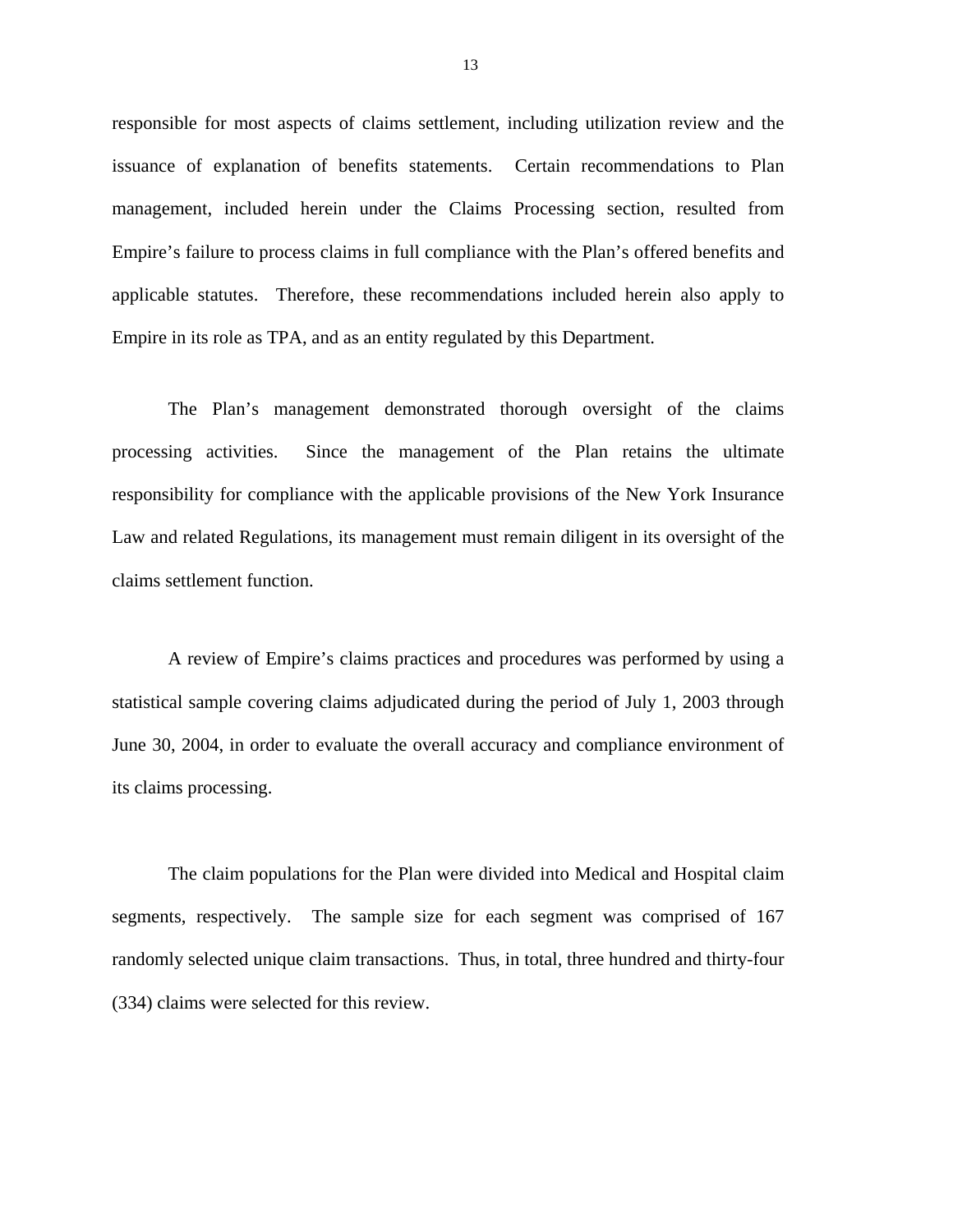The statistical random sampling process, which was performed using the computer software program ACL, was utilized to test various attributes deemed necessary for successful claims processing activity. The objective of this sampling process was to be able to test and reach conclusions about all predetermined attributes, individually, or on a combined basis. For example, if ten attributes were being tested, conclusions about each attribute individually, or on a collective basis, could be concluded for each claim in the sample.

The term "claim" can be defined in a myriad of ways. The following is an explanation of the term for the purpose of this report; "claim" is defined by the Plan as a grouping of all line items (e.g., procedures or services) on any one claim form. It is possible, through the computer program used for this examination, to match or "roll-up" all procedures into one line, which is the basis of the Department's statistical sample of claims or the sample unit. To ensure the completeness of the claims population being tested, the total dollars paid were accumulated and reconciled to the paid claims data reported by the Plan for the period July 1, 2003 through July 30, 2004.

The examination review of the Plan's claims determined a financial error rate of 7.19% for medical claims and 2.99% for hospital claims, respectively. Thus, overall claims processing financial accuracy levels were 92.81% for medical claims and 97.01% for hospital claims. Procedural error rates were determined to be 19.76% for medical claims and 7.78% for hospital claims, respectively. Thus, overall claims processing procedural accuracy levels were 80.24% for medical claims and 92.22% for hospital claims.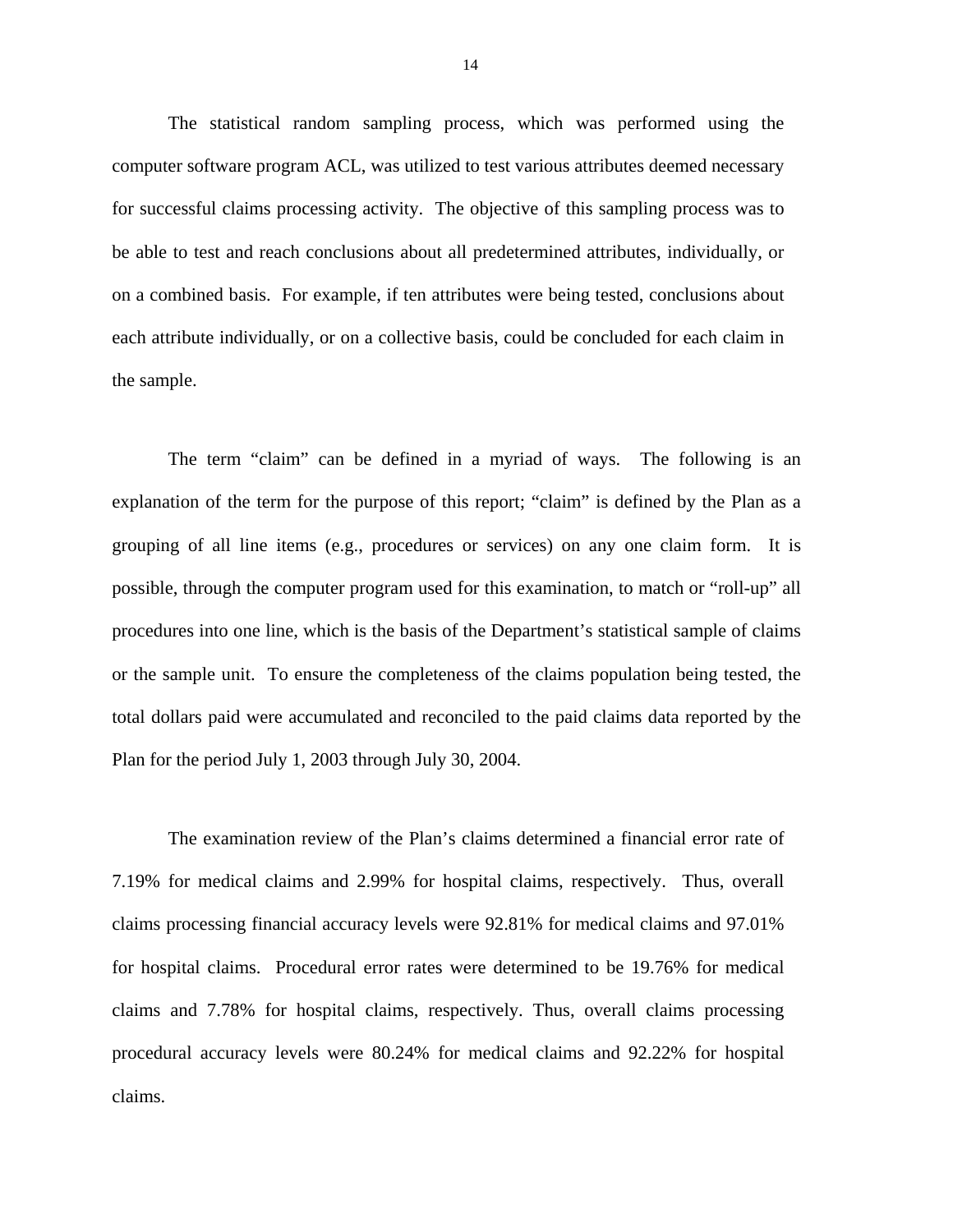The financial claims accuracy level is defined as the percentage of times the dollar value of the claim payment was correct. The procedural claims accuracy level is defined as the percentage of times a claim transaction was processed in accordance with the Plan's (Empire's) claim processing guidelines and/or Department regulations. An error in processing accuracy may or may not affect the financial accuracy. However, a financial error is caused by a procedural error and as such, it is counted as both a financial error and a procedural error. In summary, of the one hundred and sixty-seven (167) medical claims reviewed, twelve (12) contained financial errors and there were thirty-three (33) procedural errors; of the one hundred and sixty-seven (167) hospital claims reviewed, five (5) contained financial errors and there were thirteen (13) procedural errors.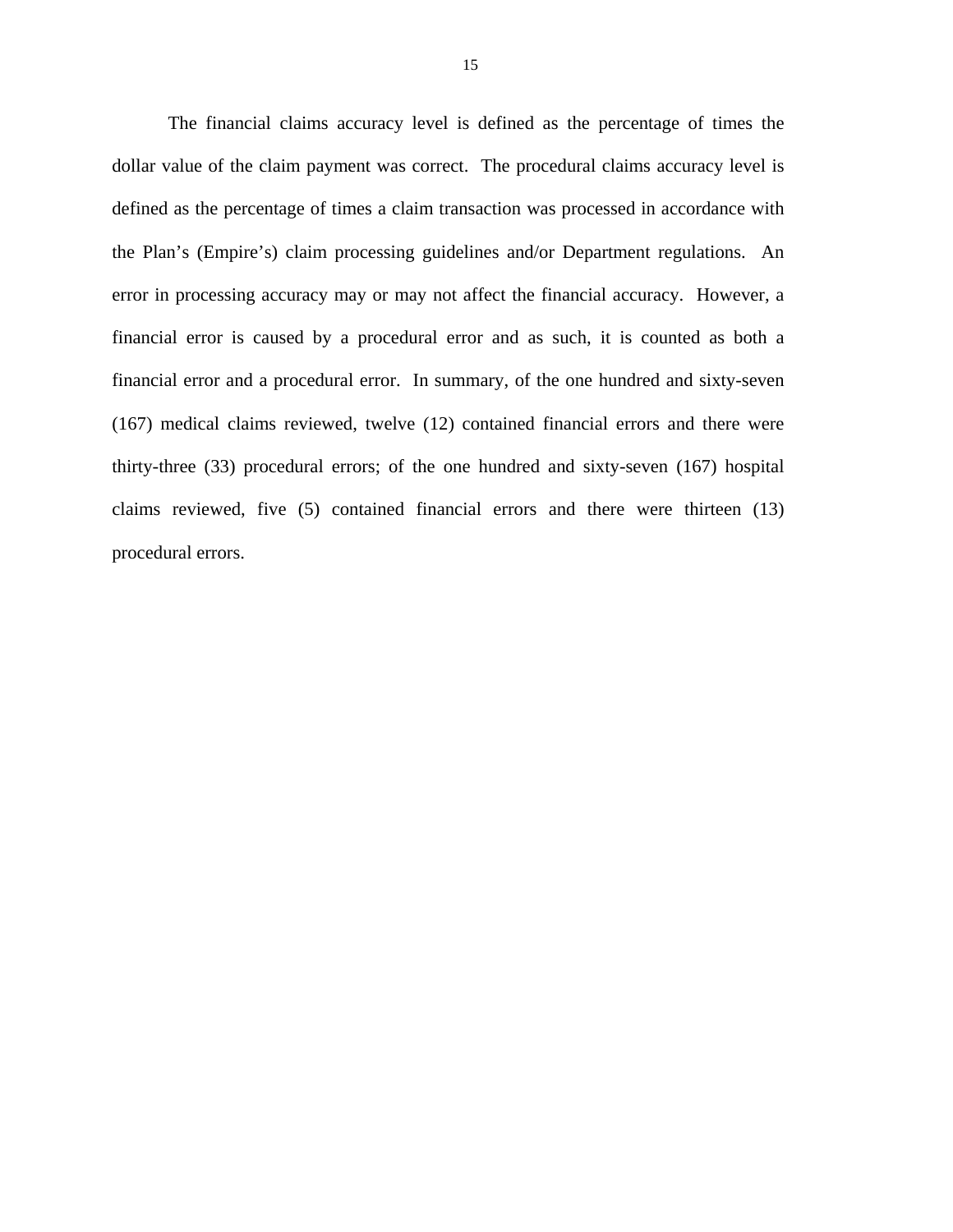The following charts illustrate the financial and procedural claims accuracy noted above:

|                                           | Medical<br>Claims | Hospital<br>Claims |
|-------------------------------------------|-------------------|--------------------|
| Total claim population                    | 822,443           | 31,694             |
| Sample size                               | 167               | 167                |
| Number of claims with<br>financial errors | 12                | 5                  |
| <b>Calculated error rate</b>              | 7.19%             | 2.99%              |
| Upper error limit                         | 11.10%            | 5.58%              |
| Lower error limit                         | 3.27%             | 0.41%              |
| <b>Calculated claims in error</b>         | 59,097            | 948                |
| Upper limit claims in error               | 91,291            | 1,769              |
| Lower limit claims in error               | 26,894            | 130                |

# **Summary of Financial Claims Accuracy**

Note: The upper and lower error limits represent the range of potential error (e.g. if 100 samples were selected the rate of error would fall between these limits 95 times).

# **Summary of Procedural Claims Accuracy**

|                                   | Medical | Hospital |
|-----------------------------------|---------|----------|
|                                   | Claims  | Claims   |
|                                   |         |          |
| Total claim population            | 822,443 | 31,694   |
| Sample size                       | 167     | 167      |
| Number of claims with             |         |          |
| procedural errors                 | 33      | 13       |
|                                   |         |          |
| <b>Calculated error rate</b>      | 19.76%  | 7.78%    |
| Upper error limit                 | 25.80%  | 11.85%   |
| Lower error limit                 | 13.72%  | 3.72%    |
| <b>Calculated claims in error</b> | 162,515 | 2,466    |
| Upper limit claims in error       | 212,190 | 3,756    |
| Lower limit claims in error       | 112,839 | 1,179    |

Note: The upper and lower error limits represent the range of potential error (e.g. if 100 samples were selected the rate of error would fall between these limits 95 times).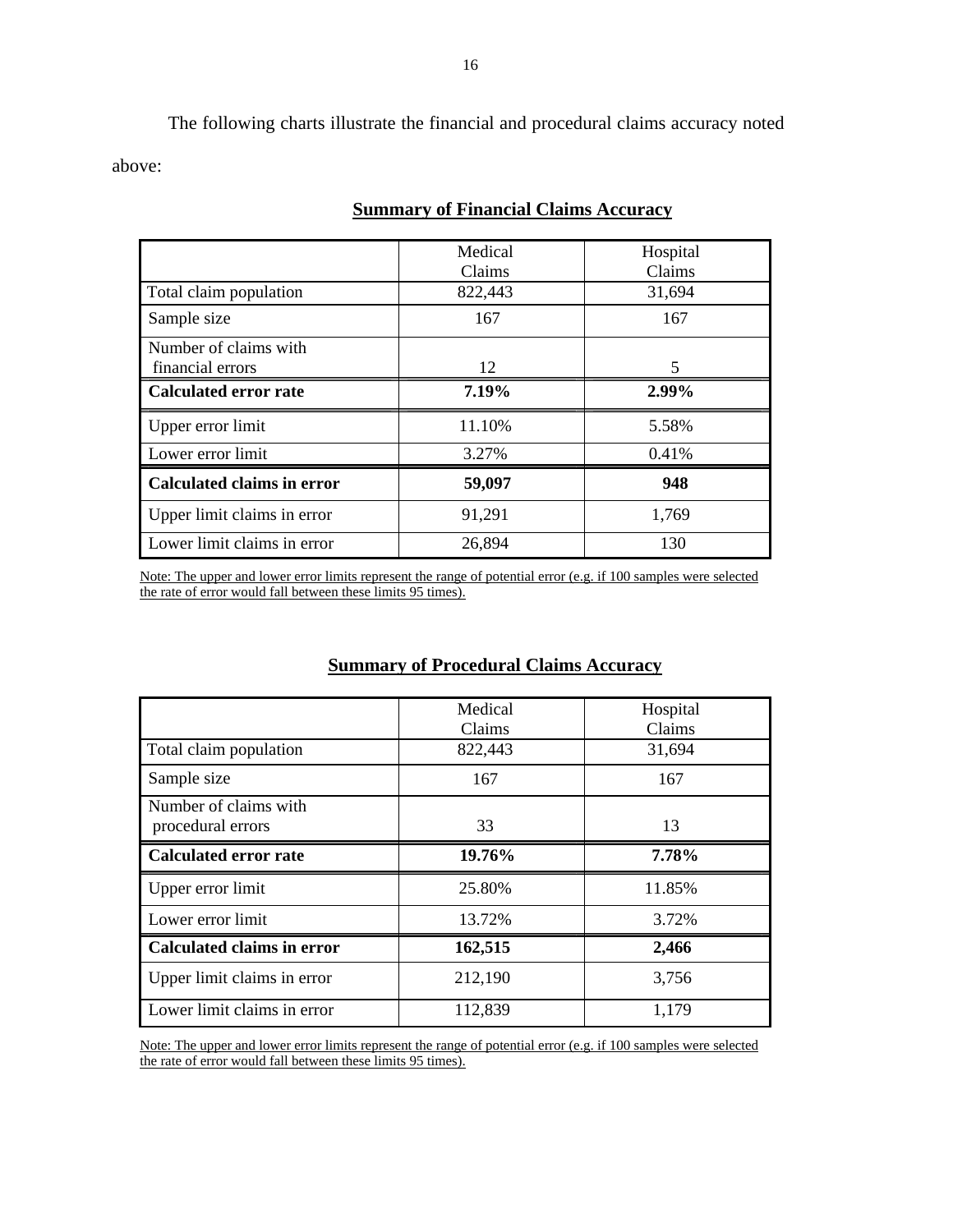During the process of reviewing the claim transactions within the above claim samples, the following was noted:

- Various claim overpayments/underpayments
- Incorrect reimbursement rates used
- Payment of claim for terminated member
- Misapplication of co-payments
- Incorrect coordination of benefits ("COB") information provided

Empire stated that it is aware of system problems with regard to the misapplication of co-payments and it is currently working to remedy this situation.

It is recommended that Empire correct its claim processing errors in regard to the misapplication of co-payments, whether related to system problems or manual intervention.

It is also recommended that Empire share overpayment reports with SWSCHP to apprise them of any outstanding overpayment amounts and the current status of recovery activity. Additionally, Empire should consider the reduction of future benefit payments by the outstanding amounts due.

The examiner noted numerous instances where information regarding coordination of benefits ("COB") was not processed in a timely fashion, resulting in the Plan paying claims as primary instead of secondary. In addition, there was one instance where termination of a member was not made timely, which resulted in payment of claims for the terminated member.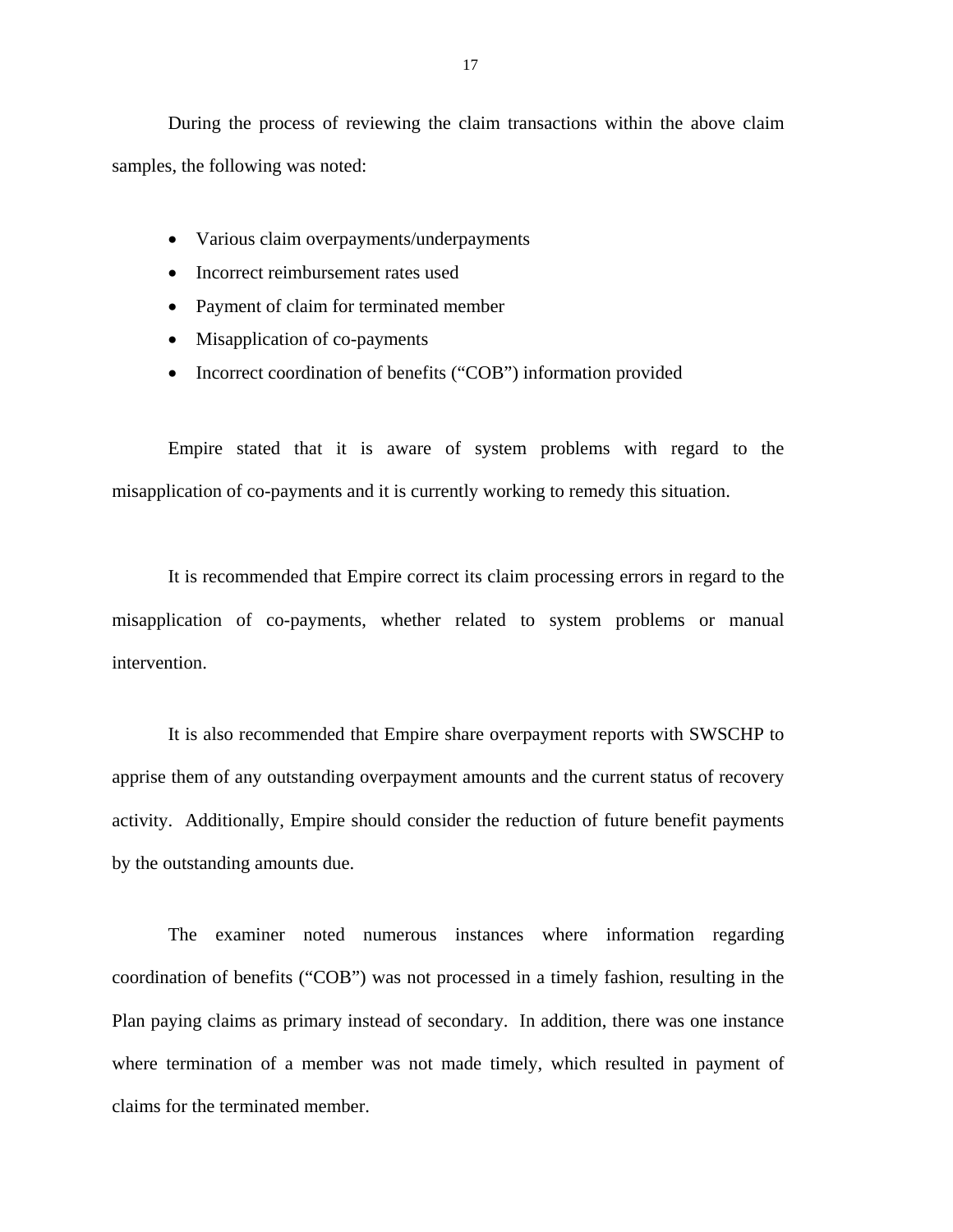<span id="page-19-0"></span>It is recommended that Empire and SWSCHP implement adequate controls in regard to system updates on coordination of benefits (COB) and membership information, in order to avoid overpayment of claims where other coverage or no coverage may exist.

It is also recommended that Empire take proactive steps to identify and correct errors that may be occurring on an ongoing basis and consider retraining individuals who process claims.

#### B. Utilization Review

§4901, §4902, §4903 and §4904 of the New York Insurance Law set forth the minimum program standards and requirements for utilization review determinations and appeals of adverse determinations by utilization review agents.

The examiner reviewed medical utilization reviews performed during the six month period ending June 30, 2004, all of which were administered by Empire. The Plan is not required to report utilization review cases in its filed annual or quarterly statements, nor its data requirements filings. Per the examiner's request, Empire provided the examiner with a listing of cases requiring utilization review determinations covering the period January 1, 2004 through June 30, 2004. Twenty (20) cases were selected for review by the examiner.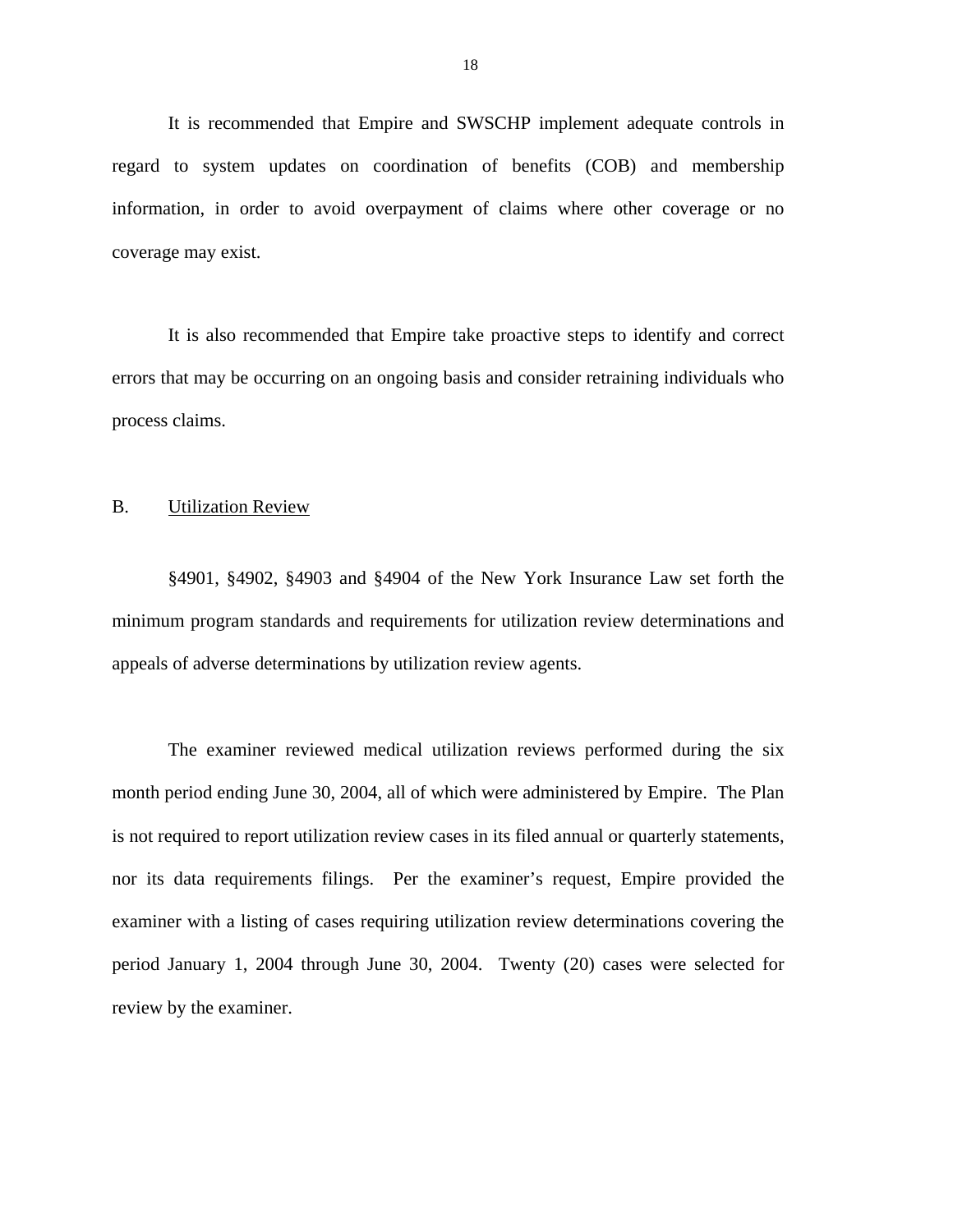Twelve (12) of the cases selected for review pertained to "prospective" utilization review determinations, which are subject to the provisions of §4903(b) of the New York Insurance Law, which states:

> "(b) A utilization review agent shall make a utilization review determination involving health care services which require preauthorization and provide notice of a determination to the insured or insured's designee and the health care provider by telephone and in writing within three business days of receipt of the necessary information."

For the Plan files reviewed, it was determined that two prospective utilization review cases failed to provide a notice of determination within three business days as required by §4903(b) of the New York Insurance Law.

It is recommended that in regard to prospective utilization reviews, the Plan (Empire) comply with the requirements of §4903(b) of the New York Insurance Law by providing notices of determination within three business days, by telephone and in writing, to the insured or the insured's designee and the provider.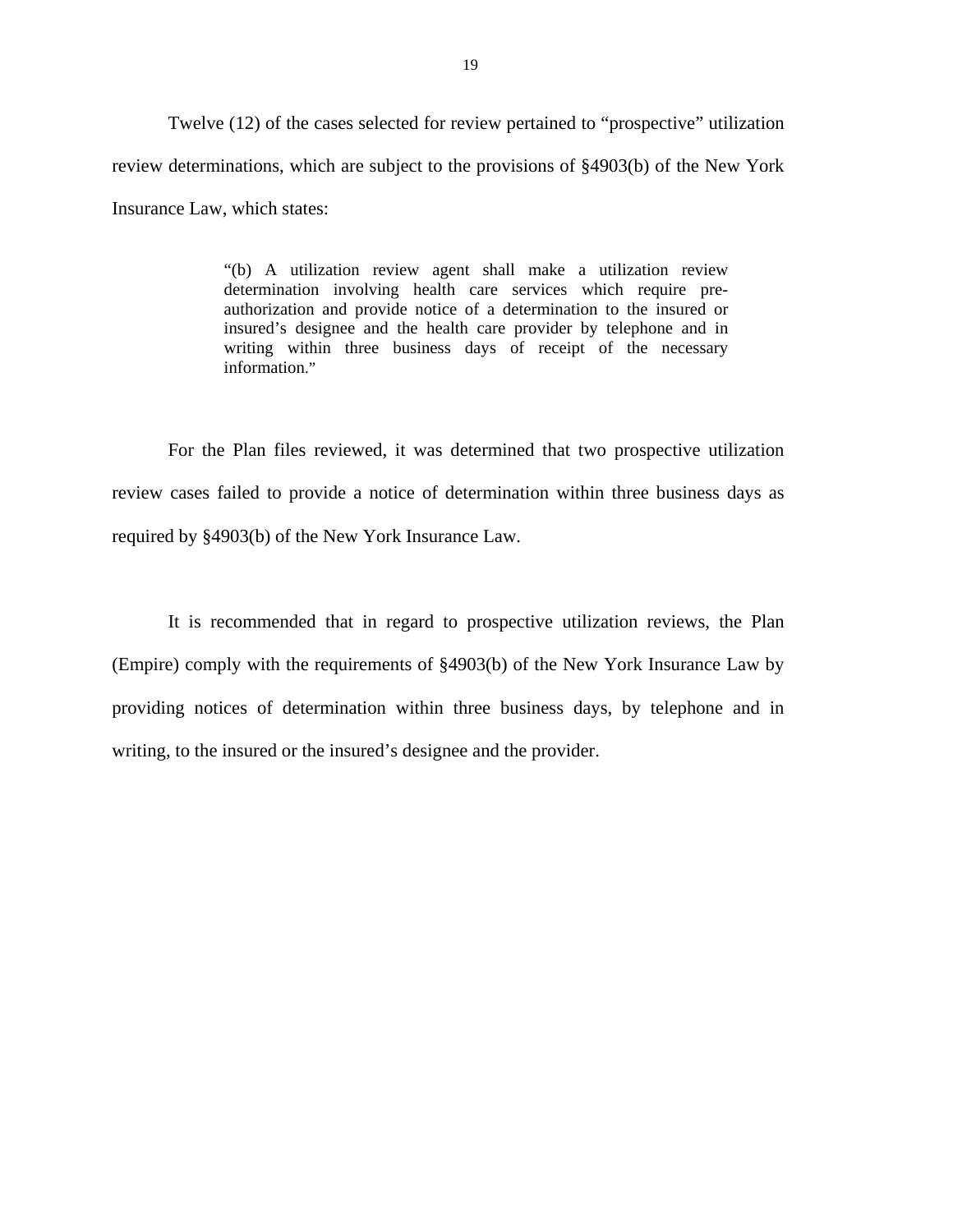## **6. COMPLIANCE WITH PRIOR REPORT ON EXAMINATION**

<span id="page-21-0"></span>The prior report on organization, as of March 31, 2003, contained one recommendation, as follows (page number refers to the prior report):

## **ITEM NO.**

# **PAGE NO.**

## **Claims Settlement and Grievances**

1. Claims Settlement and Grievances<br>It is recommended that the Plan maintain a complaint log with 8 which to monitor complaints that are forwarded by the Insurance Department's Consumer Services Bureau.

The Plan has complied with this recommendation.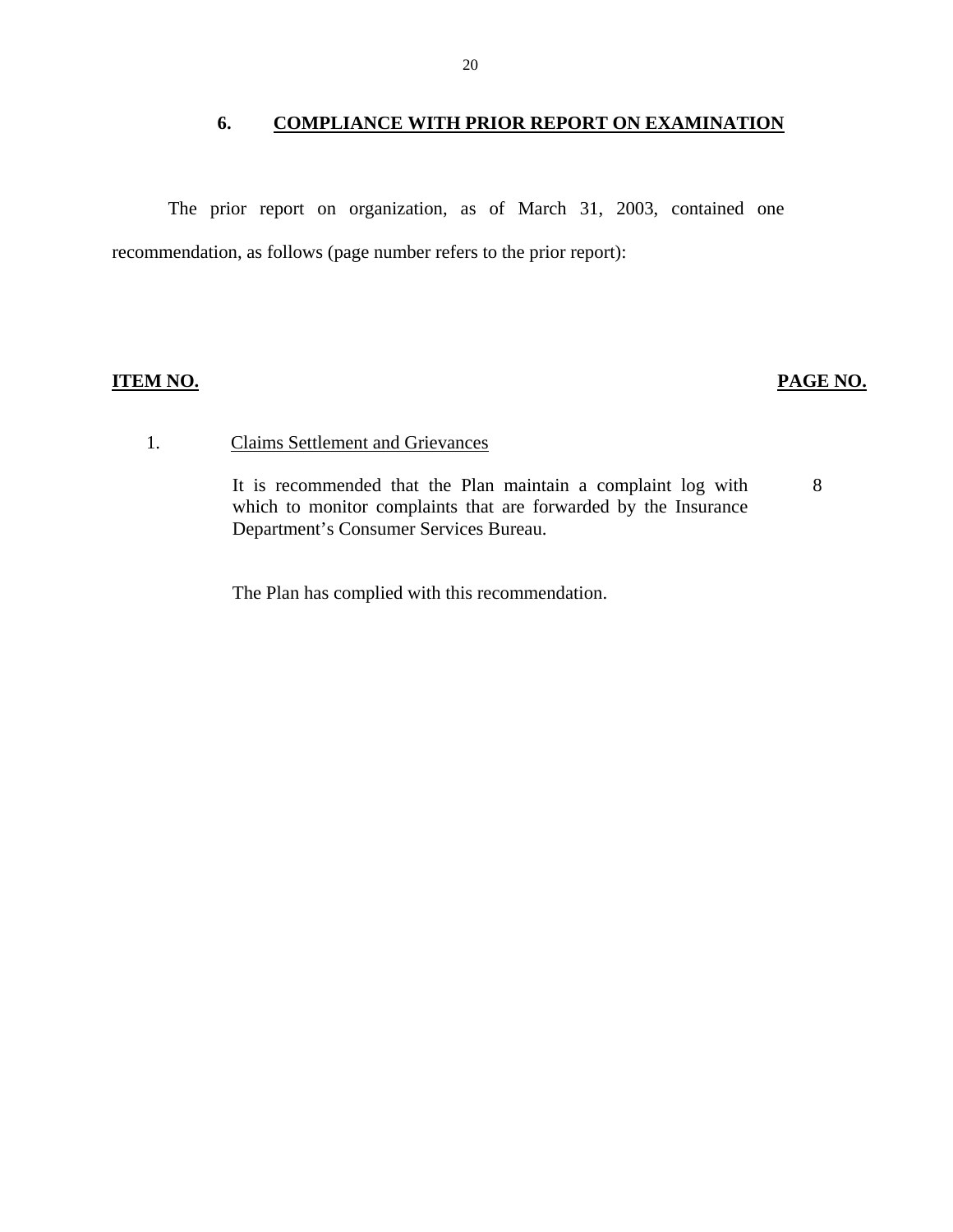# **7. SUMMARY OF COMMENTS AND RECOMMENDATIONS**

### **ITEM** PAGE NO.

Management

A. **Management**<br>It is recommended that the Board of Governors take corrective action by developing a policy to evaluate whether Executive Committee members who are unable or unwilling to attend meetings consistently should resign or be replaced. Furthermore, in selecting prospective members of the Executive Committee, a key criterion should be their willingness and commitment to attend meetings and participate in the Committee's responsibility to oversee the operations of the Plan. 5

B. Claims Payable

It is recommended that the Plan record and report all of its claims liabilities in its financial statements filed with this Department in accordance with the requirements of Statement of Statutory Accounting Principles (SSAP) No. 55 and §4706(a)(1) of the New York Insurance Law. 12

- **Claims Processing**
- C. Claims Processing<br>
i. It is recommended that Empire correct its claim processing errors in regard to the misapplication of co-payments, whether related to system problems or manual intervention. 17
	- ii. It is also recommended that Empire share overpayment reports with SWSCHP to apprise them of any outstanding overpayment amounts and the current status of recovery activity. Additionally, Empire should consider the reduction of future benefit payments by the outstanding amounts due. 17
	- iii. It is recommended that Empire and SWSCHP implement adequate controls in regard to system updates on coordination of benefits (COB) and membership information, in order to avoid overpayment of claims where other coverage or no coverage may exist. 18
	- iv. It is also recommended that Empire take proactive steps to identify and correct errors that may be occurring on an ongoing basis and consider retraining individuals who process claims. 18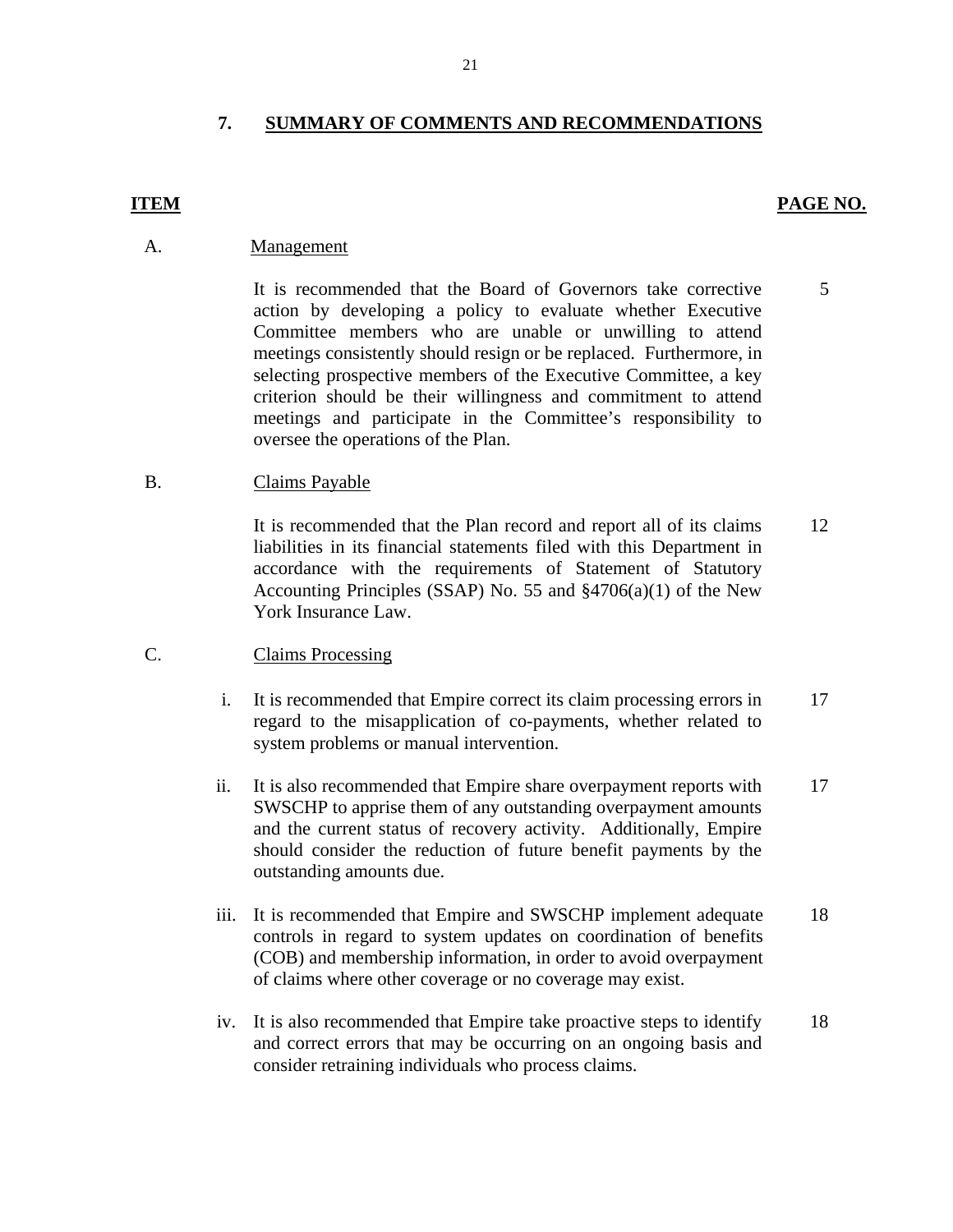# D. Utilization Review

It is recommended that in regard to prospective utilization reviews, the Plan (Empire) comply with the requirements of §4903(b) of the New York Insurance Law by providing notices of determination within three business days, by telephone and in writing, to the insured or the insured's designee and the provider. 19